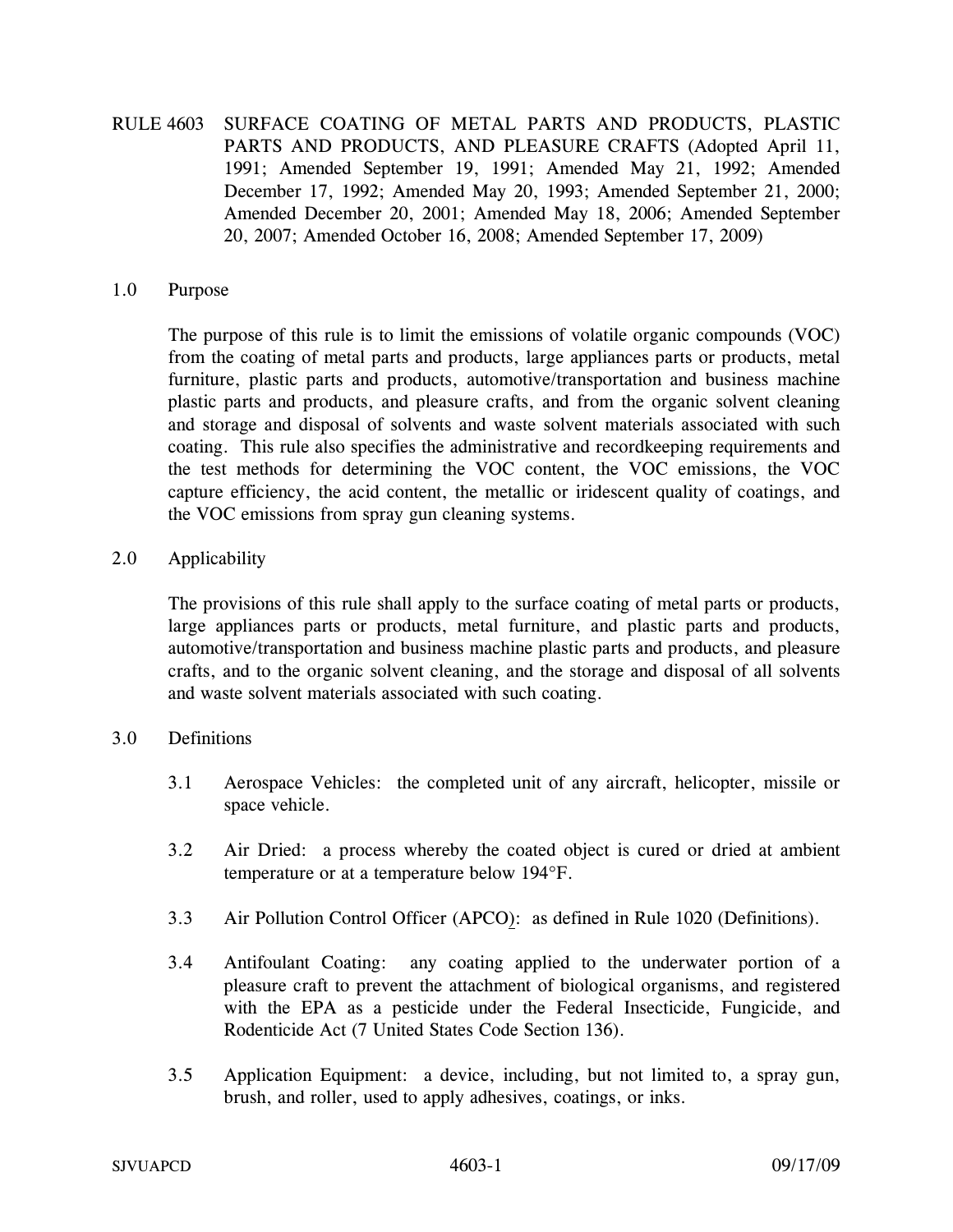- 3.6 ARB: California Air Resources Board.
- 3.7 ASTM: means ASTM International.
- 3.8 Baked: a process whereby the coated object is heated above ambient temperature to a temperature at or above 194°F for the purpose of curing or drying.
- 3.9 Basecoat/Clearcoat: a two-step topcoat system in which a highly pigmented, often metallic, basecoat is followed by a clearcoat, resulting in a finish with high gloss
- 3.10 Bench Scale Project: a project (other than at a research and development facility) that is operated on a small scale, such as one capable of being located on a laboratory bench top.
- 3.11 Brush Coating: the manual application of coatings using brushes or rollers.
- 3.12 Business Machine: a device that uses electronic or mechanical methods to process information, perform calculations, print or copy information or convert sound into electrical impulses for transmission, including devices listed in standard industrial classification numbers 3572, 3573, 3574, 3579, and 3661 and photocopy machines, a subcategory of standard industrial classification number 3861.
- 3.13 Camouflage Coating: a coating used primarily by the military to conceal equipment from detection.
- 3.14 CFR: Code of Federal Regulations.
- 3.15 Clearcoat: a transparent coating usually applied over a colored, opaque coat to improve gloss and provide protection to the colorcoat below.
- 3.16 Clear Coating: a colorless coating which contains binders, but no pigment, and is formulated to form a transparent film.
- 3.17 Coating: a material applied onto or impregnated into a substrate for protective, decorative, or functional purposes. Such materials include, but are not limited to, paints, varnishes, sealers, and stains.
- 3.18 Coating of Plastic Parts of Automobiles and Trucks: the coating of any plastic part that is or shall be assembled with other parts to form an automobile or truck.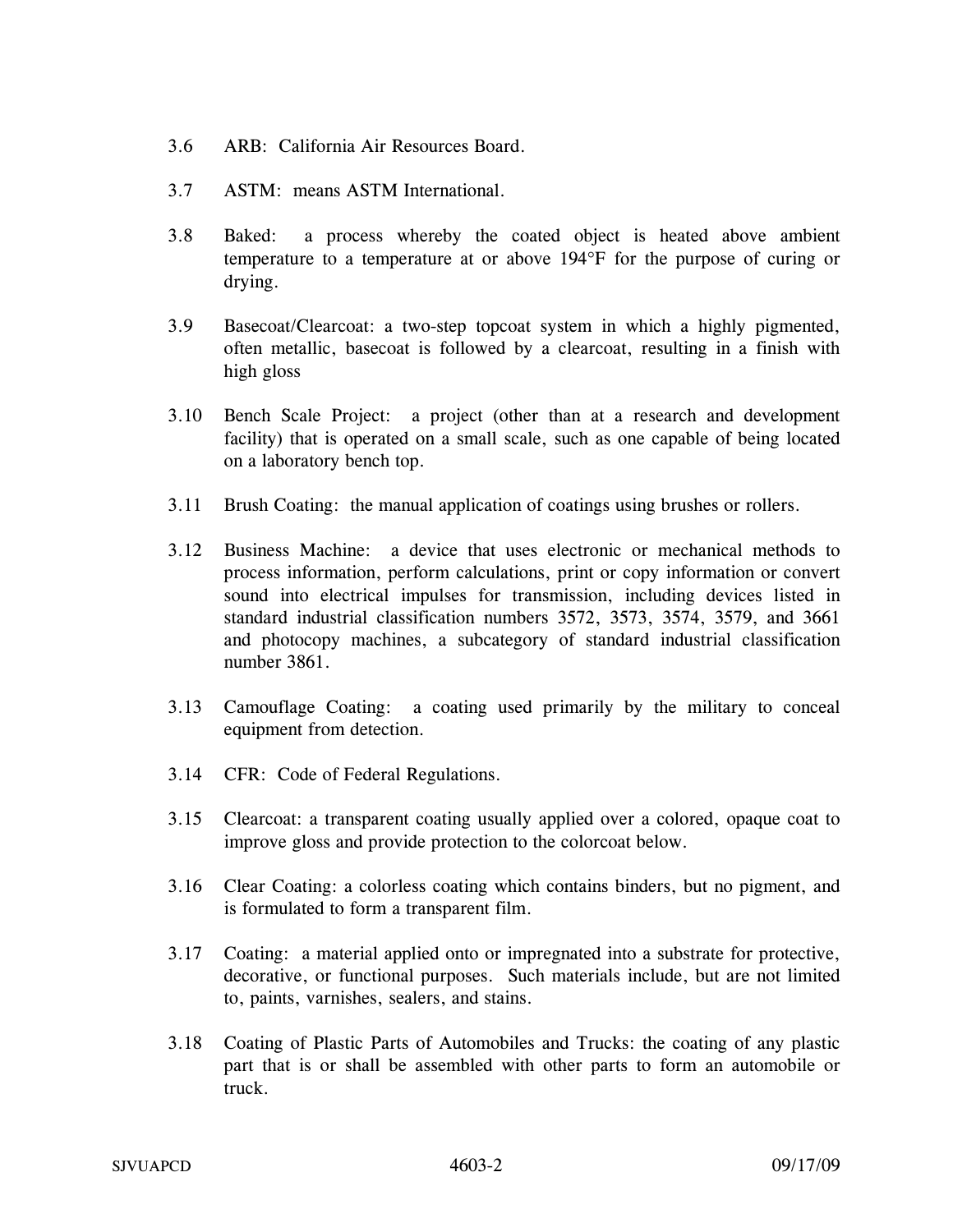- 3.19 Coating of Plastic Parts of Business Machines: the coating of any plastic part that is or shall be assembled with other parts to form a business machine.
- 3.20 Coils: metal sheets or strips which are rolled into coils for further industrial or commercial use.
- 3.21 Continuous Coating: an enclosed coating system where spray nozzles coat metal parts and products as they are conveyed through the enclosure. Water wash zones control the inlet and outlet of the enclosure. Excess coating drains into a recirculation system.
- 3.22 Cured Adhesive, Cured Coating, or Cured Ink: an adhesive, coating, or ink that is dry to the touch.
- 3.23 Degreaser: a tank, tray, drum or other container in which objects to be cleaned are exposed to a solvent or solvent vapor in order to remove contaminants. The objects to be cleaned include, but are not limited to, parts, products, tools, machinery, and equipment. An enclosed spray application equipment cleaning system is not a degreaser.
- 3.24 Dip Coating: the process in which a substrate is immersed in a solution (or dispersion) containing the coating material, and then withdrawn.
- 3.25 Dissolver: an organic solvent that is added to an adhesive, coating, or ink in order to melt or to liquefy solid particles.
- 3.26 Electric Dissipating Coating: a coating that rapidly dissipates a high-voltage electric charge.
- 3.27 Electrodeposition: a dip coating application method where the paint solids are given an electrical charge which is then attracted to a substrate.
- 3.28 Electrostatic Application: a method of spray application of coatings where an electrostatic potential is created between the parts to be coated and the paint particles.
- 3.29 EMI/RFI Shielding: a coating used on electrical or electronic equipment to provide shielding against electromagnetic interference, radio frequency interference, or static discharge.
- 3.30 EPA: United States Environmental Protection Agency.
- 3.31 Exempt Organic Compounds: all organic compounds not classified as volatile organic compounds (VOC), as listed in Rule 1020 (Definitions).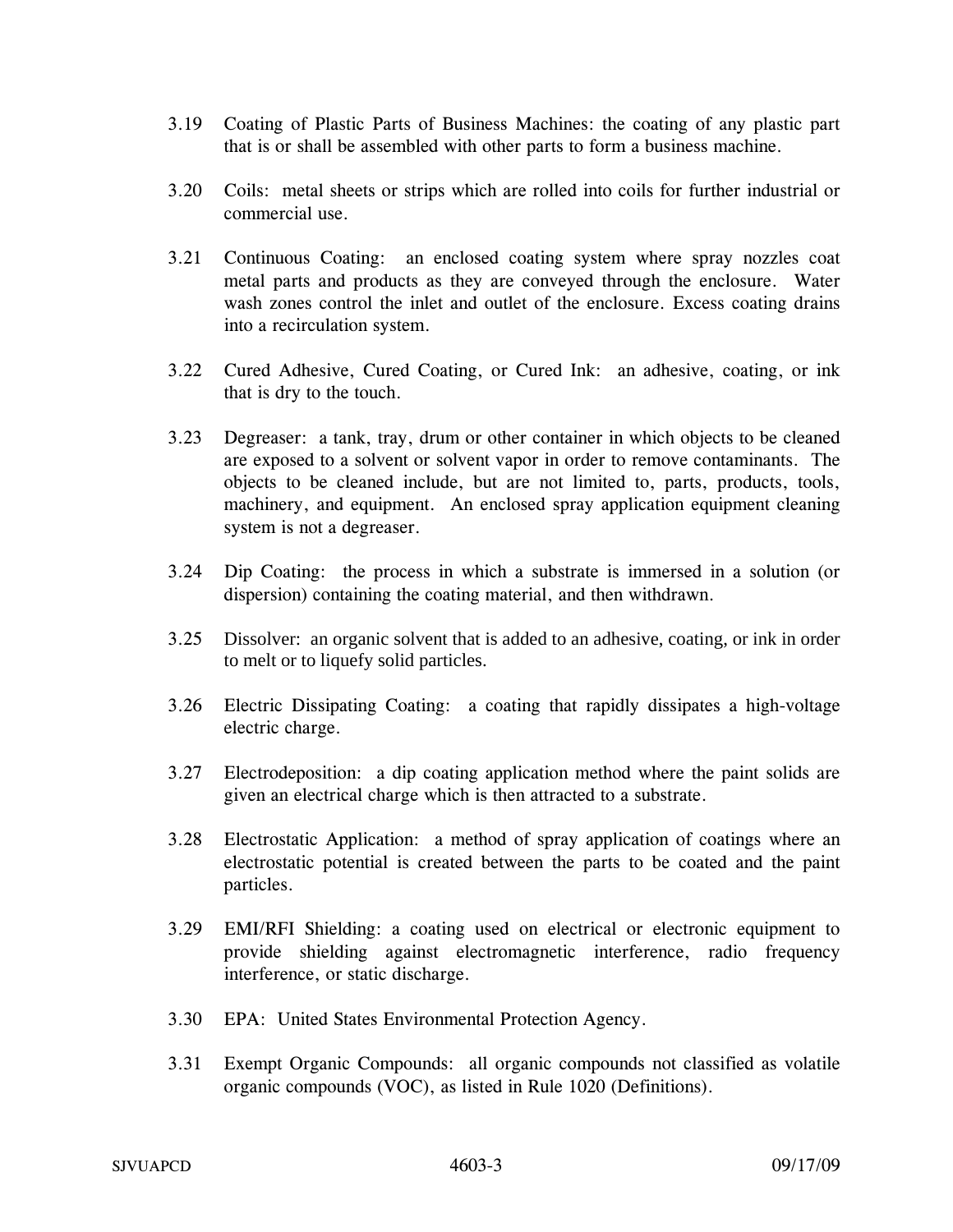- 3.32 Extreme High Gloss Coating: any coating which achieves at least 95% reflectance on a 60 degree gloss meter when tested by ASTM D-523-89.
- 3.33 Extreme Performance Coating: a coating used on a metal surface where the coated surface is, in its intended use, exposed to any of the following:
	- 3.33.1 Repeated heavy abrasion, including mechanical wear and repeated scrubbing with industrial grade solvents, cleaners, or abrasive scouring agents; or
	- 3.33.2 Unprotected shipboard conditions; or
	- 3.33.3 Temperatures consistently in excess of 250°F; or
	- 3.33.4 Chronic exposure to corrosive, caustic or acidic agents, chemicals, chemical fumes, chemical mixtures or solutions.
- 3.34 Flow Coating: a coating application system, with no air supplied to the nozzle, where paint flows over the part and the excess coating drains back into the collection system.
- 3.35 Fog Coating: a coating that is applied to a plastic part for the purpose of color matching without masking in a molded-in texture. A fog coat shall be applied to a thickness of more than 0.5 mils of coating solids.
- 3.36 Finish Primer/Surfacer: a coating applied with a wet film thickness of less than 10 mils or more prior to the application of a topcoat for purposes of providing corrosion resistance, adhesion of subsequent coatings, or moisture barrier, or promoting a uniform surface necessary for filling in surface imperfections.
- 3.37 Grams of VOC per Liter of Coating Applied, Excluding Water and Exempt Compounds: the weight of VOC per combined volume of VOC and coating solids and can be calculated by the following equation:

| Grams of VOC per Liter of  |     |                 |
|----------------------------|-----|-----------------|
| Coating Applied Excluding  | $=$ | $Ws - Ww - Wec$ |
| Water and Exempt Compounds |     | $Vm - Vw - Vec$ |

Where:

| weight of volatile compounds, in grams |
|----------------------------------------|
|                                        |
| weight of exempt compounds, in grams   |
|                                        |
|                                        |
|                                        |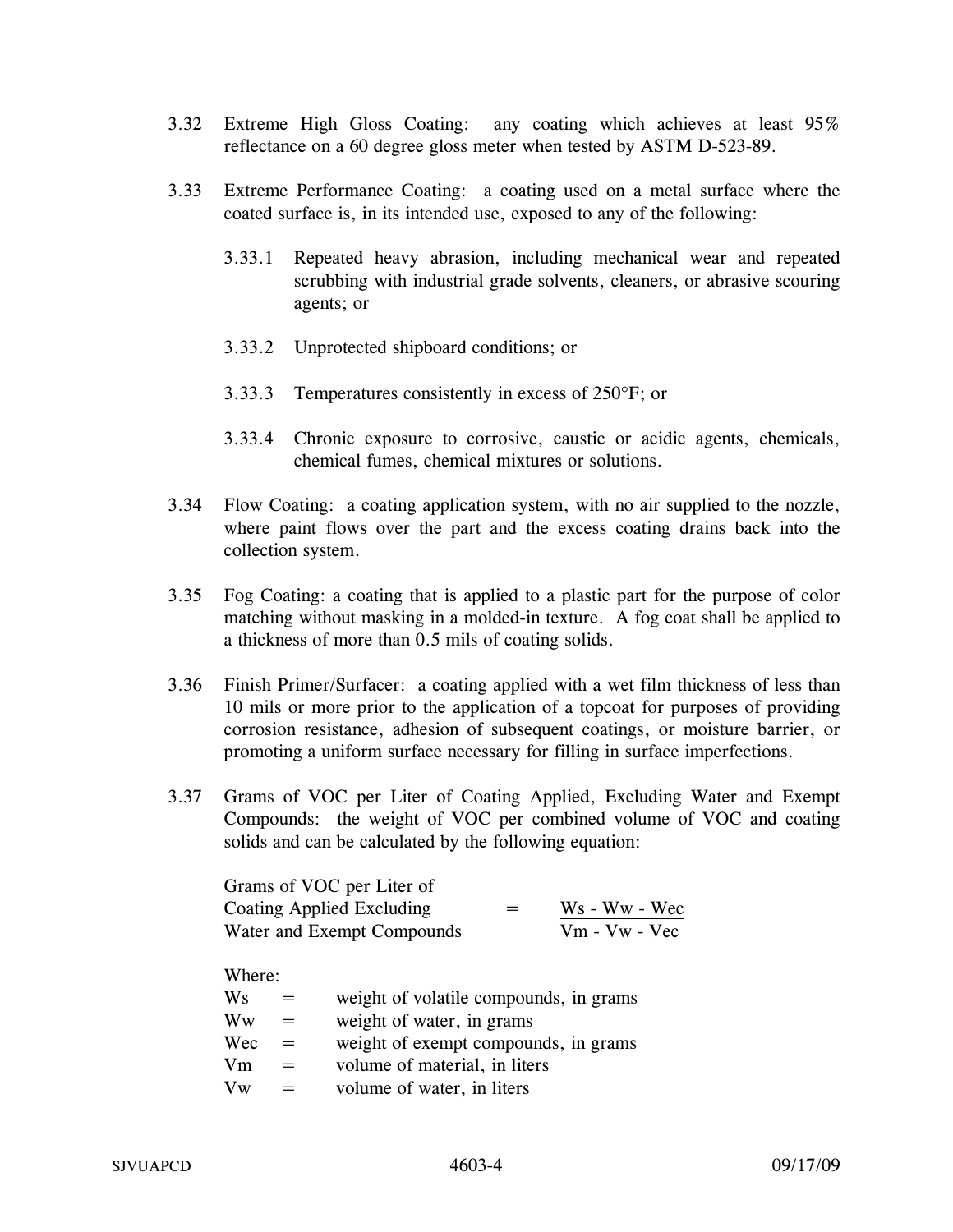$Vec =$  volume of exempt compounds, in liters

3.38 Grams of VOC per liter of Material: the weight of VOC per volume of material and can be calculated by the following equation:

Grams of VOC per Liter of Material Ws - Ww - Wec<br>Vm Where:  $Ws$  = weight of volatile compounds, in grams  $\mathbf{W}\mathbf{w} = \mathbf{w} \mathbf{w}$  = weight of water, in grams  $Wec =$  weight of exempt compounds, in grams  $Vm = volume of material, in liters$ 

- 3.39 Heat Resistant Coating: any coating, which during normal use, must withstand temperatures of at least 400°F.
- 3.40 High Build Primer/Surfacer: a coating applied with a wet film thickness of 10 mils or more, prior to the application of a topcoat, for purposes of providing corrosion resistance, adhesion or subsequent coatings, or a moisture barrier, or promoting a uniform surface necessary for filling in surface imperfections.
- 3.41 High Gloss Coating: any coating which achieves at least 85% reflectance on a 60 degree gloss meter when tested by ASTM Method D-523-89.
- 3.42 High Performance Architectural Coating: a coating used to protect architectural subsections and which meets the requirements of the Architectural Aluminum Manufacturers Association publication number AAMA 605.2-1980.
- 3.43 High Temperature Coating: any coating that is certified to withstand temperatures of at least 1,000°F for 24 hours.
- 3.44 High-Volume, Low-Pressure (HVLP) Spray Equipment: equipment used to apply materials by means of a spray gun which is designed and intended to be operated, and which is operated, between 0.1 and 10.0 psig of air atomizing pressure, measured dynamically at the center of the air cap and the air horns.
- 3.45 Large Appliance Part: any organic surface-coated metal lid, door, casing, or other interior or exterior metal part or accessory that is assembled to form a large appliance product.
- 3.46 Large Appliance Product: any organic surface-coated metal range, microwave oven, refrigerator, freezer, washer, dryer, dishwasher, water heater, or trash compactor manufactured for household, commercial, or recreational use.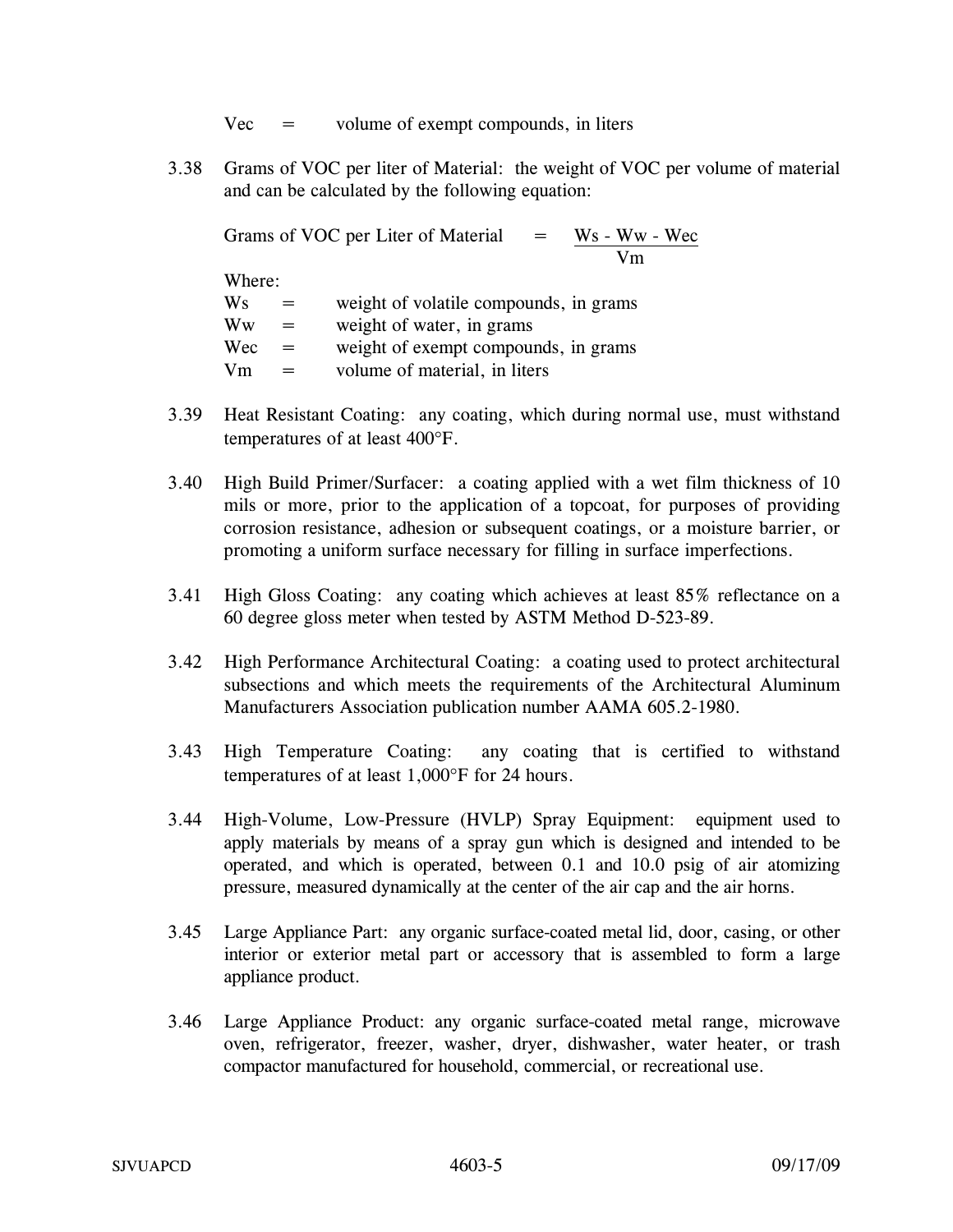- 3.47 Light-Duty Truck: any truck having a manufacturer's maximum gross vehicle weight rating of under 6,001 pounds.
- 3.48 Liquid Leak: a visible solvent leak from a container at a rate of more than three drops per minute, or a visible liquid mist.
- 3.49 Magnet Wire: wire used in electromagnetic field application in electrical machinery and equipment such as transformers, motors, generators, and magnetic tape recorders.
- 3.50 Maintenance Cleaning: the cleaning of tools, forms, molds, jigs, machinery, and equipment (except coating application equipment, ink application equipment, or adhesive application equipment), and the cleaning of work areas where maintenance or manufacturing occurs.
- 3.51 Manufacturing Process: the process of making goods or articles by hand or by machine.
- 3.52 Marine Vessel: any tugboat, tanker, freighter, passenger ship, barge, or other boat, ship, or watercraft. This includes both salt water and fresh water vessels.
- 3.53 Mask Coating: a thin film coating applied through a template to coat a small portion of a substrate.
- 3.54 Metal Containers or Closures: the interior or the exterior of formed metal cans, drums, pails, or crowns; or flat metal sheets which are intended to be formed into cans, drums, pails, lids, or crowns.
- 3.55 Metal Furniture: includes, but is not limited to, the following types of products: household, office, institutional, laboratory, hospital, public building, restaurants, barber and beauty shop, and dental furniture, as well as components of these products. It also includes office and store fixtures, partitions, shelving, lockers, lamps, and lighting fixtures, and wastebaskets
- 3.56 Metal Parts and Products: any component or complete unit fabricated from metal, except those subject to the coating provisions of other source specific rules.
- 3.57 Metallic/iridescent Coating: any coating which contains more than 0.042 lb/gal or 5 grams/liter of metal or iridescent particles, as applied, where such particles are visible in the dried film.
- 3.58 Military Specification Coating: a coating which has a formulation approved by the United States Military Agency for use on military equipment.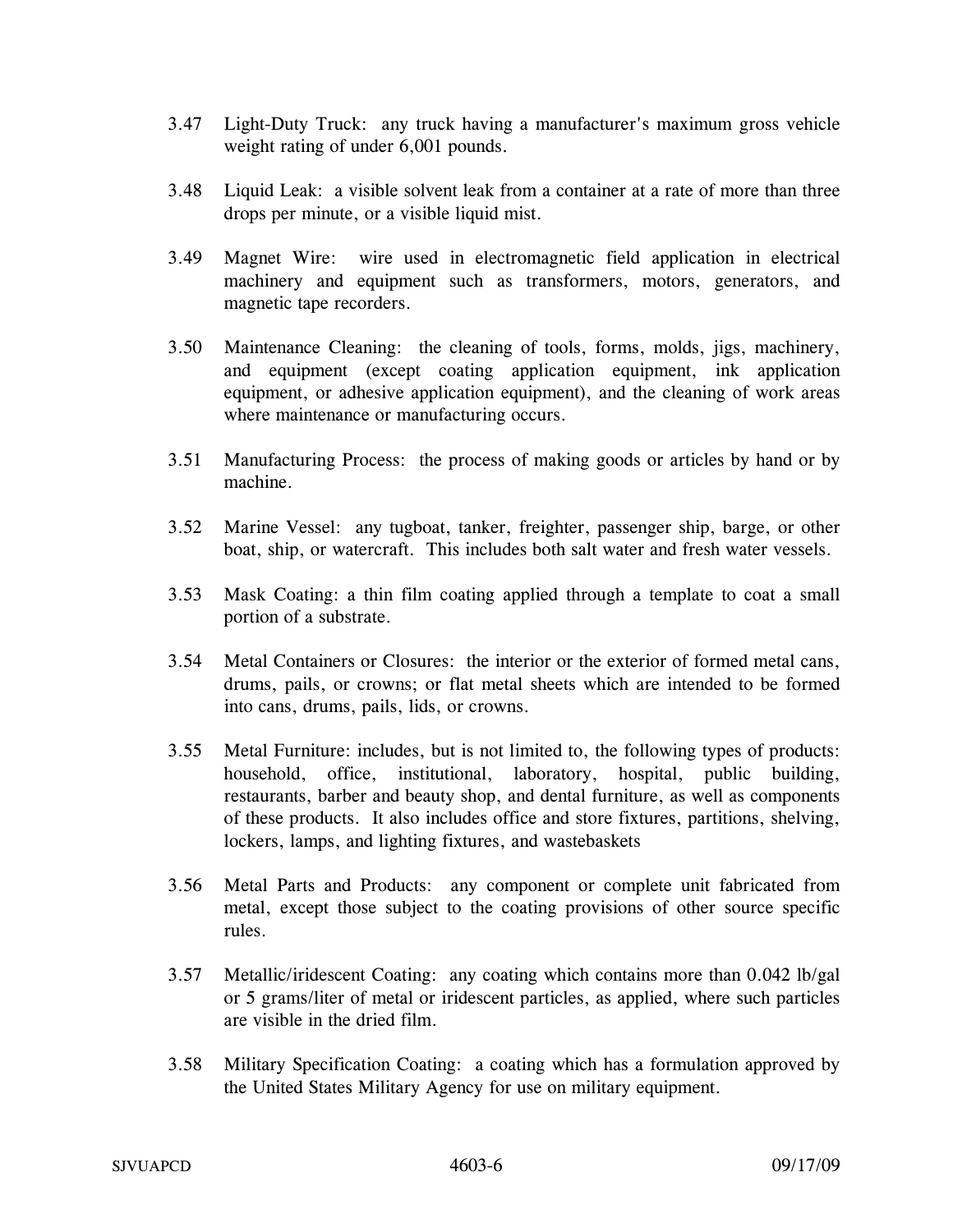- 3.59 Mold Seal Coating: the initial coating applied to a mold to provide a smooth surface which, when coated with a mold release coating, prevents products from sticking to the mold.
- 3.60 Motor Vehicle: a vehicle which is self-propelled and is a device by which any person or property may be propelled, moved or drawn upon a highway, excepting a device moved by human power or used exclusively upon stationary rails or tracks.
- 3.61 Multi-Colored Coating: a coating which exhibits more than one color when applied, and which is packaged in a single container and applied in a single coat.
- 3.62 Multi-Component Coating: a coating requiring the addition of a separate reactive resin, commonly known as a catalyst or hardener, before application to form an acceptable dry film.
- 3.63 Non-Absorbent Container: a container made of non-porous material that does not allow the migration of solvents through it.
- 3.64 Non-Atomized Solvent Flow: solvents in the form of a liquid stream without the introduction of any propellant.
- 3.65 Non-Leaking Container: a container without liquid leak.
- 3.66 Normal Business Hours: Monday through Friday, 8:00 am to 5:00 pm.
- 3.67 One-Component Coating: a coating that is ready for application as it comes out of its container to form an acceptable dry film. A thinner, necessary to reduce the viscosity, is not considered a component.
- 3.68 Optical Coating: a coating applied to optical lenses.
- 3.69 Organic Solvent: the same as "Solvent."
- 3.70 Organic Solvent Cleaning: as defined in Rule 4663 (Organic Solvent Cleaning, Storage, and Disposal).
- 3.71 Plastic Part: a piece made from a substance that has been formed from resin through the application of pressure or heat or both.
- 3.72 Pleasure Craft: marine vessels which are manufactured or operated primarily for recreational purposes, or leased, rented, or chartered to a person or business for recreational purposes. The owner or operator of such vessel shall be responsible for certifying that the intended use is for recreational purposes.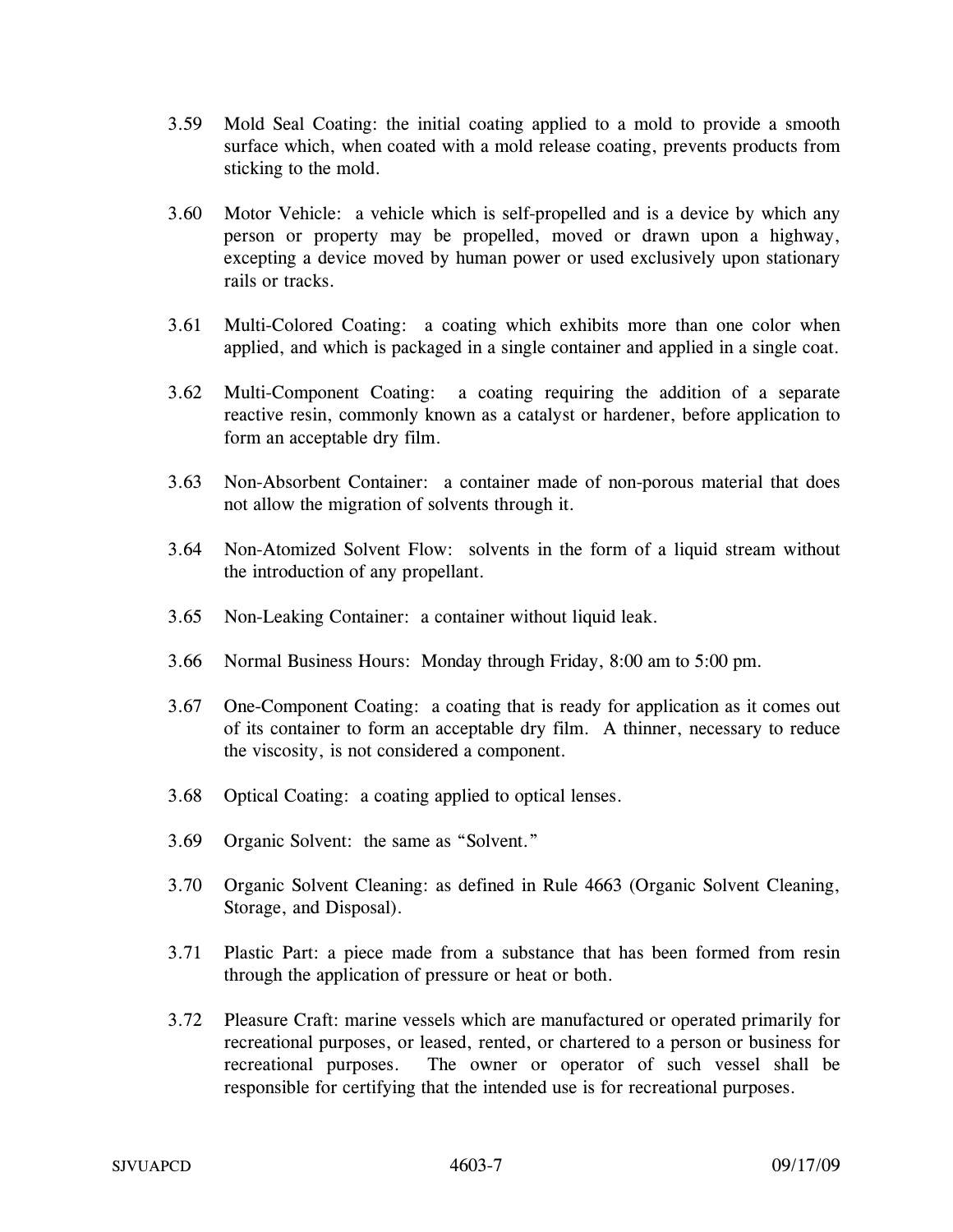- 3.73 Pleasure Craft Coating: any marine coating, except unsaturated polyester resin (fiberglass) coatings, applied by brush, spray, or roller, or other means to a pleasure craft.
- 3.74 Polyester Resin Materials: materials including, but not limited to, unsaturated polyester resins such as isophthalic, orthophthalic, halogenated, biphenol-A, vinyl-ester, or furan resins, cross-linking agents, catalysts, gel coats, inhibitors, accelerators, promoters, and any other VOC containing materials in polyester resin coating operations.
- 3.75 Polyester Resin Operations: methods used for the production or rework of products by mixing, pouring, hand-layup, impregnating, injecting, forming, winding, spraying, and/or curing unsaturated polyester resin materials with fiberglass, fillers, or any other reinforcement materials and associated cleanup.
- 3.76 Pretreatment Coating or Pretreatment Wash Primer: any coating which contains no more than 12 percent solids by weight, and a minimum of one-half (0.5) percent acid by weight, is necessary to provide surface etching, and is applied directly to bare metal or fiberglass surfaces to provide corrosion resistance and adhesion.
- 3.77 Propellant: any gas, including air, in a pressure container for expelling the contents when the pressure is released.
- 3.78 Repair: recoating portions of previously coated product to cover mechanical damage to the coating following normal painting operations.
- 3.79 Repair Cleaning: a solvent cleaning operation or activity carried out during a repair process.
- 3.80 Repair Process: the process of returning a damaged object or an object not operating properly to good condition.
- 3.81 Research and Development: a facility or portion thereof used to further the development of useful materials, devices, systems, or methods, including, but not limited to, design, development, and improvement of prototypes and processes. Research and development does not include the manufacturing process itself.
- 3.82 Roll Coating: the application of coatings from a paint trough to a flat surface by a mechanical series of rollers.
- 3.83 Rolling, Consecutive 365-Day Period: any given date plus the immediate, previous 364 days.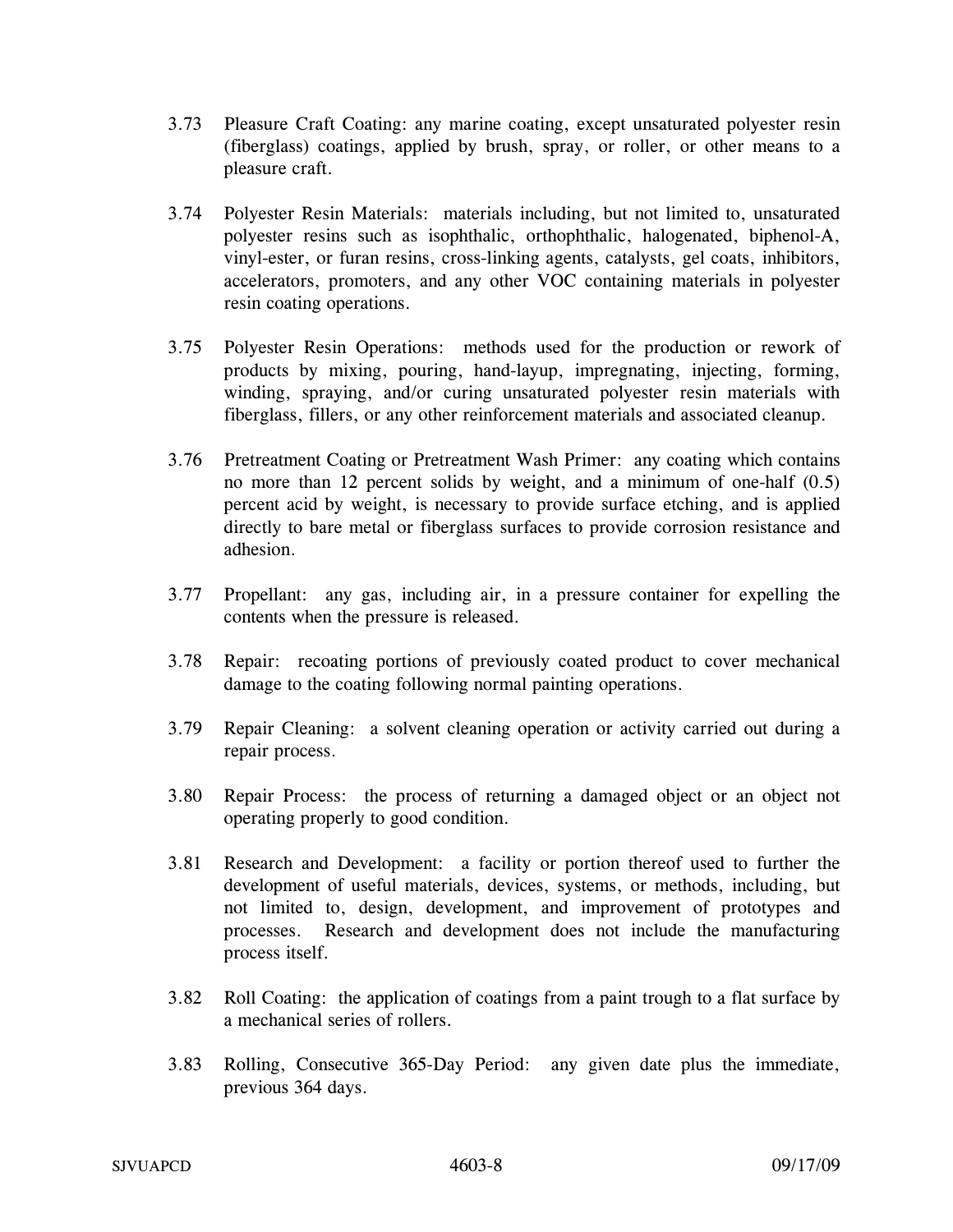- 3.84 SCAQMD: South Coast Air Quality Management District.
- 3.85 Scientific Instruments: instruments (including the components, assemblies, and subassemblies used in their manufacture) and associated accessories and reagents which are used for the detection, measurement, analysis, separation, synthesis, or sequencing of various compounds.
- 3.86 Shock-Free Coating: a coating applied to electrical components to protect the user from electric shock. The coating has characteristics of having a low capacitance and high resistance, and being resistance to breaking down under a high voltage.
- 3.87 Silicone Release: a coating which contains silicone resin and has as its primary function the release of food products from metal surfaces such as baking pans.
- 3.88 Solar Absorbent Coating: a coating which has as its primary purpose the absorption of solar radiation.
- 3.89 Solid Film Lubricant: a very thin coating consisting of a binder system containing as its chief pigment material one (1) or more of the following: molybdenum disulfide, graphite, polytetrafluoroethylene (PTFE) or other solids that act as a dry lubricant between closely-fitting surfaces.
- 3.90 Solvent: as defined in Rule 4663 (Organic Solvent Cleaning, Storage, and Disposal).
- 3.91 Solvent Flushing: the use of a solvent to remove uncured adhesives, uncured inks, uncured coatings, or contaminants from the internal surfaces and passages of equipment by flushing solvent, by a non-atomized solvent flow, through the equipment.
- 3.92 Stationary Source: as defined in Rule 2201 (New and Modified Stationary Source Review Rule).
- 3.93 Stencil Coating: a coating that is applied over a stencil to a plastic part at a thickness of 1 mil or less of coating solids. Stencil coat is most frequently letters, numbers, or decorative designs.
- 3.94 Stripping: the use of solvent to remove material such as cured adhesives, cured inks, cured or dried paint, cured or dried paint residue or temporary protective coating.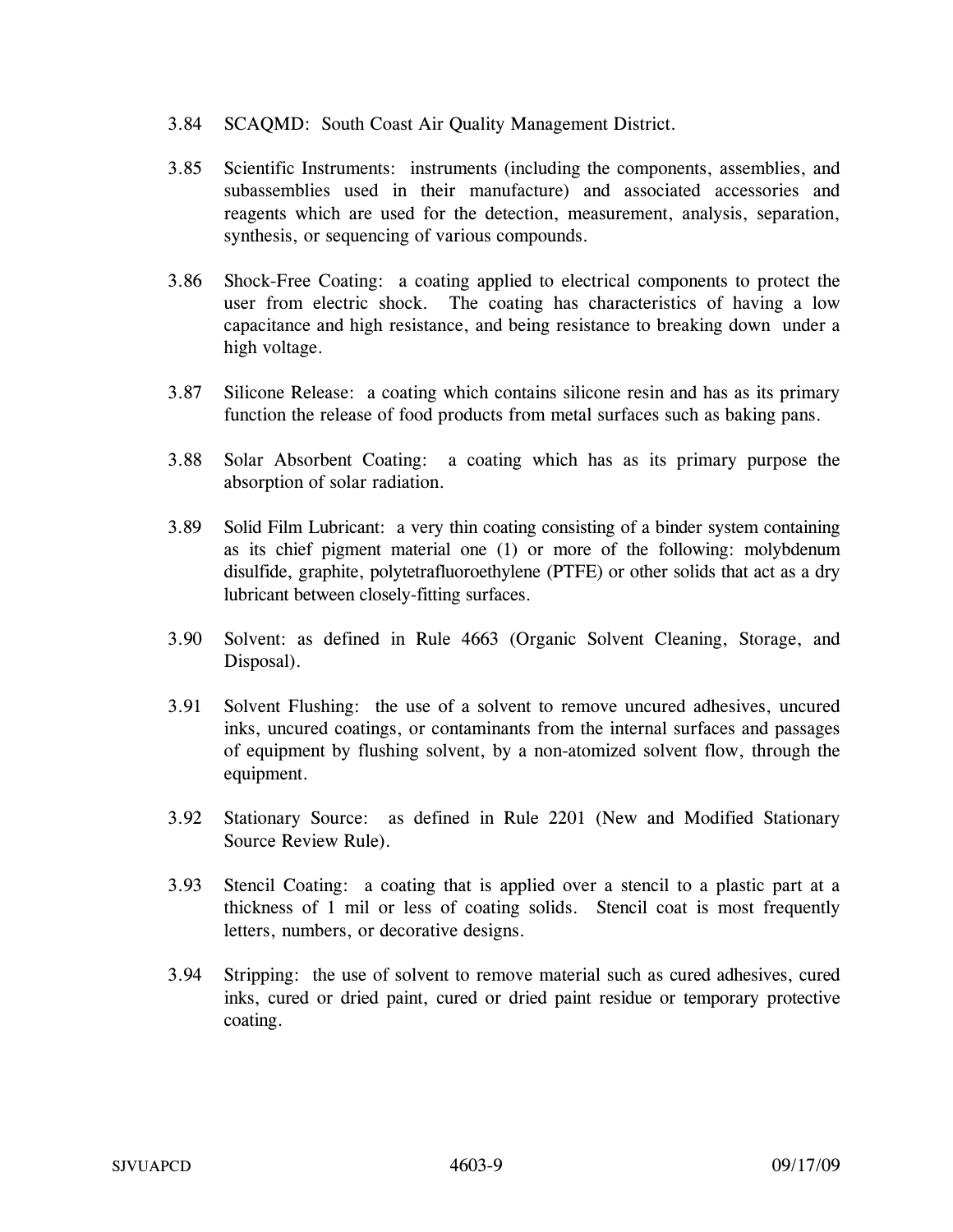- 3.95 Surface Preparation: the removal of contaminants from a surface prior to the application of coatings, inks, or adhesives or before proceeding to the next step of a manufacturing process.
- 3.96 Transfer Efficiency: a ratio of the amount of coating solids adhering to the object being coated to the total amount of coating solids used in the application process, expressed as a percentage.
- 3.97 Thinner: a solvent that is used to dilute coatings to reduce viscosity, color strength, and solids, or to modify drying conditions.
- 3.98 Texture coating: a coating that is applied to a plastic part which, in its finished form, consists of discrete raised spots of the coating.
- 3.99 Topcoat: any final coating applied to a substrate. Several layers of topcoat maybe applied in some cases.
- 3.100 Touch Up: that portion of the coating operation which is incidental to the main coating process but necessary to cover minor imperfections or to achieve coverage as required.
- 3.101 Vacuum Metalizing/Physical Vapor Deposition (PVD): a process whereby metal is vaporized and deposited on a substrate in a vacuum chamber.
- 3.102 Viscosity Reducer: an organic solvent which is added to an adhesive, coating or ink to make it more fluid.
- 3.103 Volatile Organic Compounds (VOC): as defined in Rule 1020 (Definitions).
- 3.104 Waste Solvent Material: any solvent which may contain dirt, oil, metal particles, sludge, and/or waste products, or wiping material containing VOC including, but not limited to, paper, cloth, sponge, rag, or cotton swab used in organic solvent cleaning.
- 3.105 Wipe Cleaning: a solvent cleaning activity performed by hand rubbing an absorbent material such as a rag, paper, sponge, brush, or cotton swab containing solvent.
- 4.0 Exemptions
	- 4.1 Except for large appliance parts and products, metal furniture, plastic parts and products, automotive/transportation and business machine plastic parts and products, and pleasure craft coating operations subject to Section 5.4.1, Section 5.5.1, Section 5.6.1, and Section 5.7.1, respectively, an operator at a given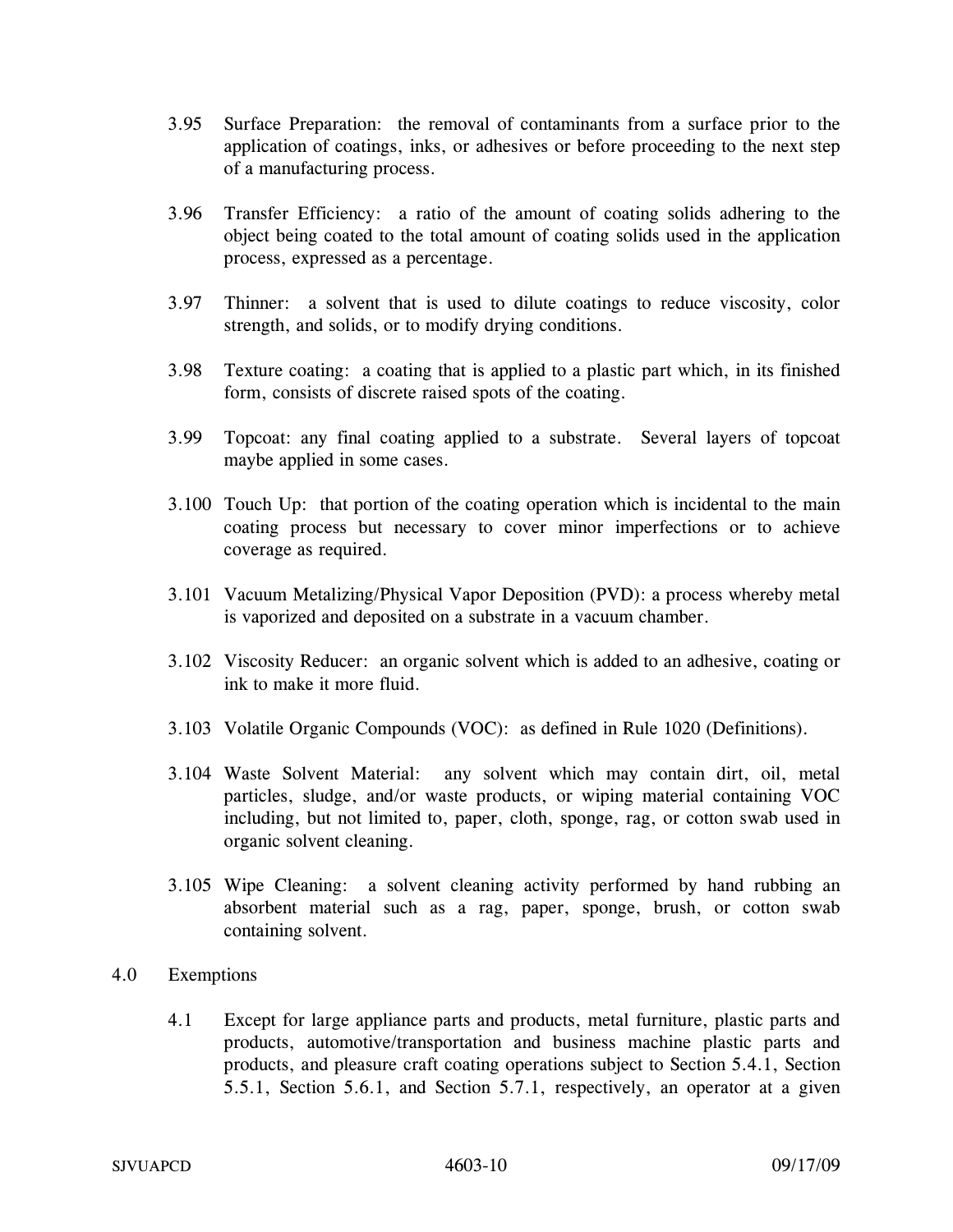stationary source may use up to a total of 55 gallons of non-compliant coatings per rolling, consecutive 365-day period. All other provisions of the rule, including application methods and administrative requirements shall apply to the use of the non-compliant coatings.

- 4.1.1 A non-compliant coating is a coating with VOC content, as applied, in excess of the applicable VOC content limits in Sections 5.1, or 5.2.
- 4.1.2 The 55-gallon exemption limit is the total amount of non-compliant coatings, as applied, for all operations that would otherwise be subject to Section 5.1, or Section 5.2 VOC content limits.
- 4.1.3 The 55-gallon exemption limit does not apply to non-compliant coatings used in a coating operation with an APCO-approved VOC emission control system that meets the requirements of Section 5.8.
- 4.2 Effective until December 31, 2010, the requirements of this rule shall not apply to metal parts and products touch-up and repair coating operation. On and after January 1, 2011, touch and repair coating used on metal parts and products shall comply with the applicable VOC limit specified in Section 5.2 Table 1.
- 4.3 Any source which is in full compliance with the provisions of this rule shall be exempt from otherwise applicable portions of Rule 4661 (Organic Solvents).
- 4.4 The requirements of this rule shall not apply to the application of coatings to aircraft, aerospace vehicles, marine vessels, can, coils, and magnetic wire.
- 4.5 The provisions of this rule shall not apply to an operation subject to the requirements of Rule 4602 (Motor Vehicle Assembly Coatings).
- 4.6 The provisions of this rule shall not apply to an operation subject to the requirements of Rule 4612 (Motor Vehicle and Mobile Equipment Operations Phase II).
- 4.7 The provisions of this rule shall not apply to polyester resin operations and the application of polyester resin materials to metal parts and products that are subject to Rule 4684 (Polyester Resin Operations).
- 4.8 For plastic parts and products coating operations (except for automotive/transportation and business machine plastic parts as specified in Section 4.10), the VOC limits of Section 5.5 Table 3 and the solvent cleaning requirements of Section 5.10 shall not apply to the types of coatings and coating operations specified in Sections 4.8.1 through 4.8.9, provided the operator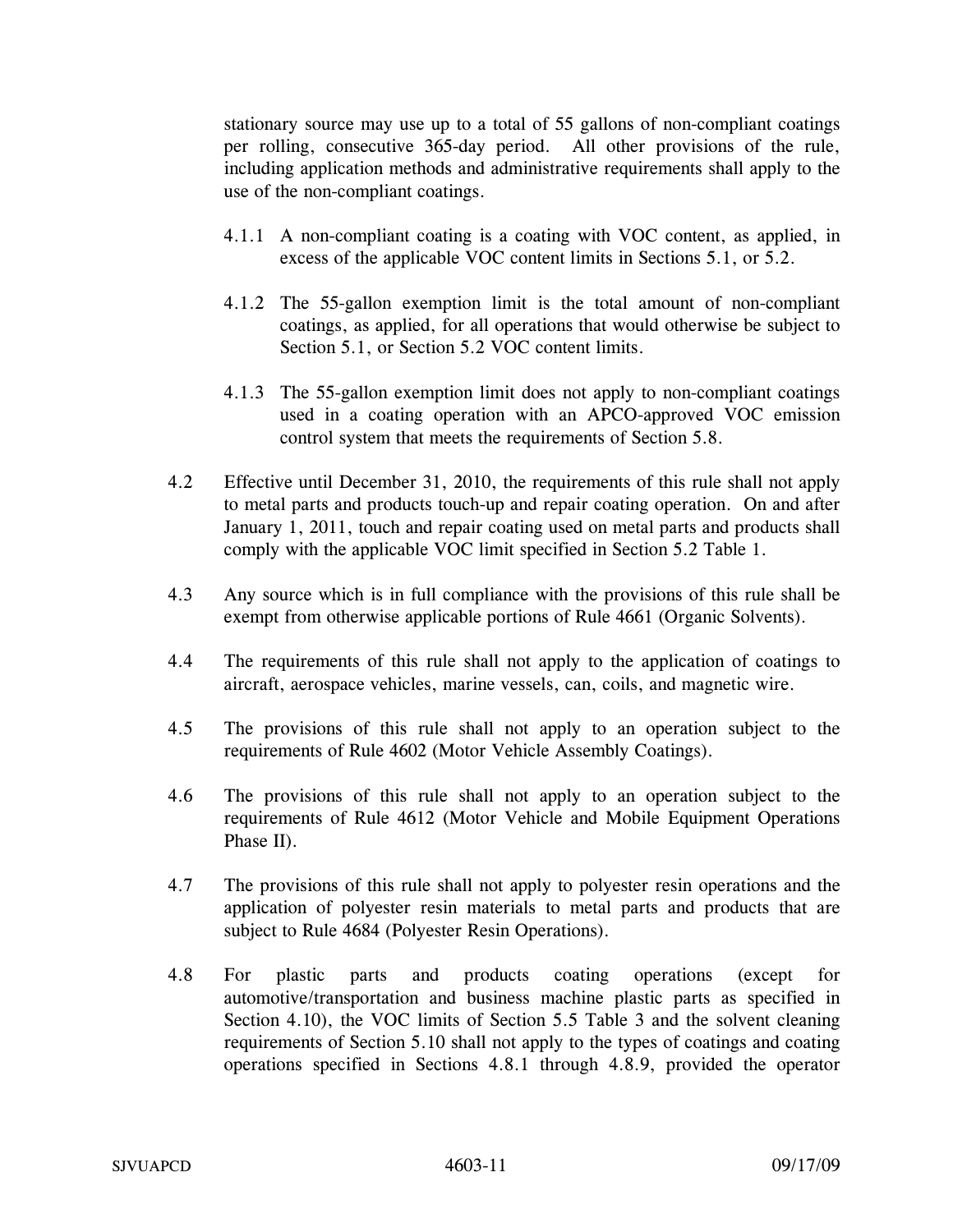complies with the work practice standards in Section 5.9 and coating application methods in Section 5.12 of this rule.

- 4.8.1 Touch-up and repair coatings.
- 4.8.2 Stencil coatings applied on clear or transparent substrates.
- 4.8.3 Clear or translucent coatings.
- 4.8.4 Coatings applied at a paint manufacturing facility while conducting performance tests on coatings.
- 4.8.5 Any individual coating category used in volumes less than 50 gallons in any one calendar year, if substitute compliance coatings are not available, and the total usage of all such coatings does not exceed 200 gallons per calendar year, per stationary source.
- 4.8.6 Reflective coatings used on highway cones.
- 4.8.7 Mask coatings that are less than 0.5 millimeter thick (dried) and the area coated is less than 25 square inches.
- 4.8.8 Electro-Magnetic Interference (EMI)/Radio Frequency Interference (RFI) shielding coatings.
- 4.8.9 Heparin-bezalkonium chloride (HBAC)-containing coatings applied to medical devices, provided that the total usage of all such coatings does not exceed 100 gallons per calendar year, per stationary source.
- 4.9 For plastic parts and products coating operations (except for automotive/transportation and business machine plastic parts as specified in Section 4.10), the coating application methods in Section 5.12 shall not apply to airbrush operations using five (5) gallons or less of coating per calendar year, provided the operator complies with the applicable VOC limits in Table 3, work practice standards in Section 5.9 and applicable recordkeeping requirement of Section 6.2.
- 4.10 For automotive/transportation and business machine plastic parts and products coating operations, the VOC limits of Section 5.6 Table 4 and the solvent cleaning requirements of Section 5.10 shall not apply to the types of coatings and coating operations specified in Sections 4.10.1 through 4.10.8, provided the operator complies with the work practice standards in Section 5.9 and coating application methods in Section 5.12 of this rule.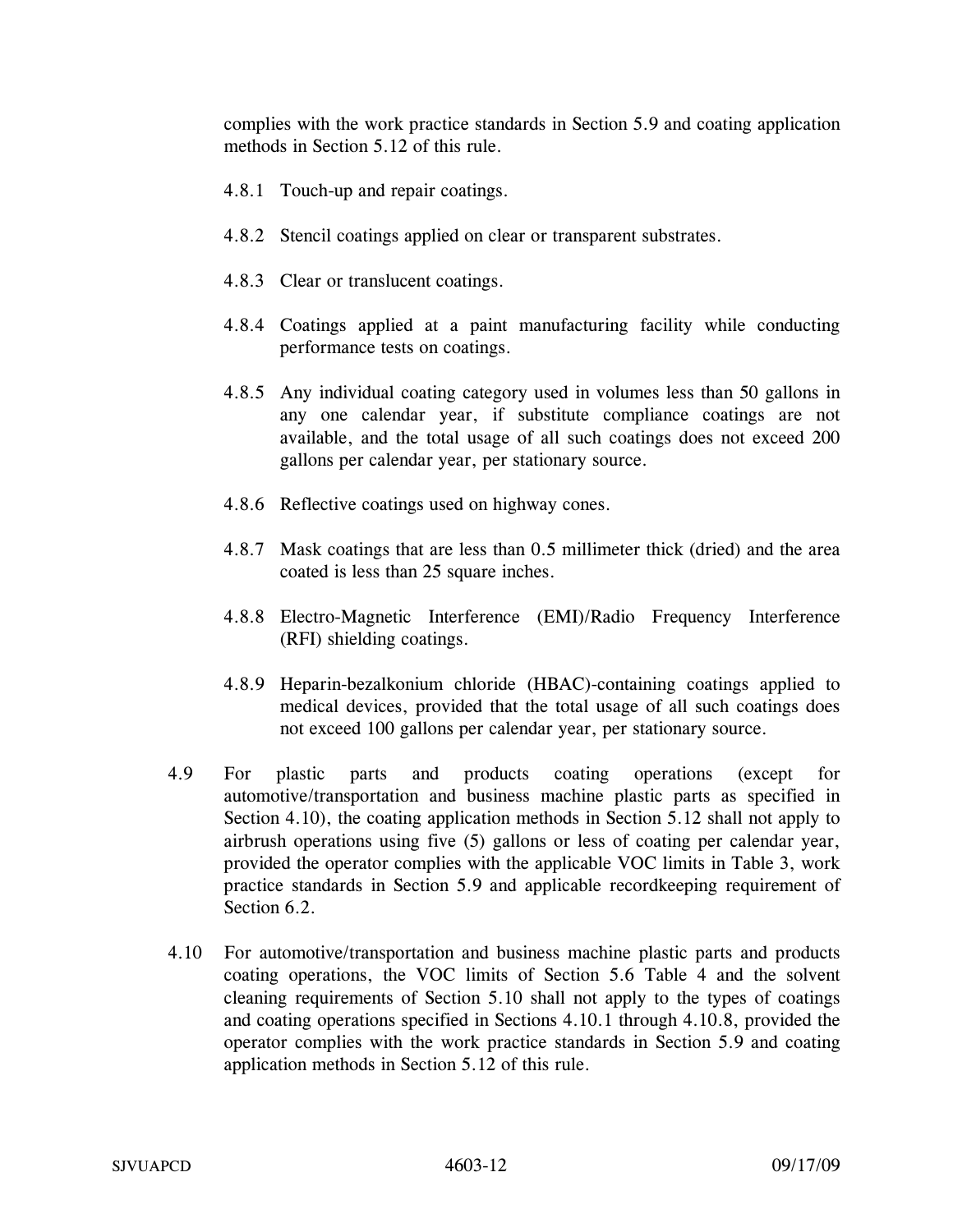- 4.10.1 Texture Coatings.
- 4.10.2 Texture Topcoats.
- 4.10.3 Gloss Reducers.
- 4.10.4 Vacuum Metalizing Coatings.
- 4.10.5 Adhesion Primers.
- 4.10.6 Electrostatic Preparation Coatings.
- 4.10.7 Resist Coatings.
- 4.10.8 Stencil Coatings.
- 4.11 For pleasure craft surface coating operations, the application method in Section 5.12 shall not apply to extreme gloss coating provided the operator complies with the extreme gloss coating VOC limit in Table 5 and the work practice standards in Section 5.9 of this rule.
- 4.12 The provisions of this rule shall not apply to stripping of cured coatings, cured adhesives, and cured inks, except the stripping of such materials from spray application equipment.
- 4.13 The VOC content limits of Table 6 shall not apply to the following applications:
	- 4.13.1 Cleaning of solar cells, laser hardware, scientific instruments, or high precision optics.
	- 4.13.2 Cleaning in laboratory tests and analyses, or bench scale or research and development projects.
	- 4.13.3 Cleaning of paper-based gaskets.
	- 4.13.4 Cleaning of clutch assemblies where rubber is bonded to metal by means of an adhesive.
- 4.14 The VOC content limit of Table 6, Category C, shall not apply to the cleaning of application equipment used to apply coatings on satellites or to the cleaning of application equipment used to apply radiation effect coatings.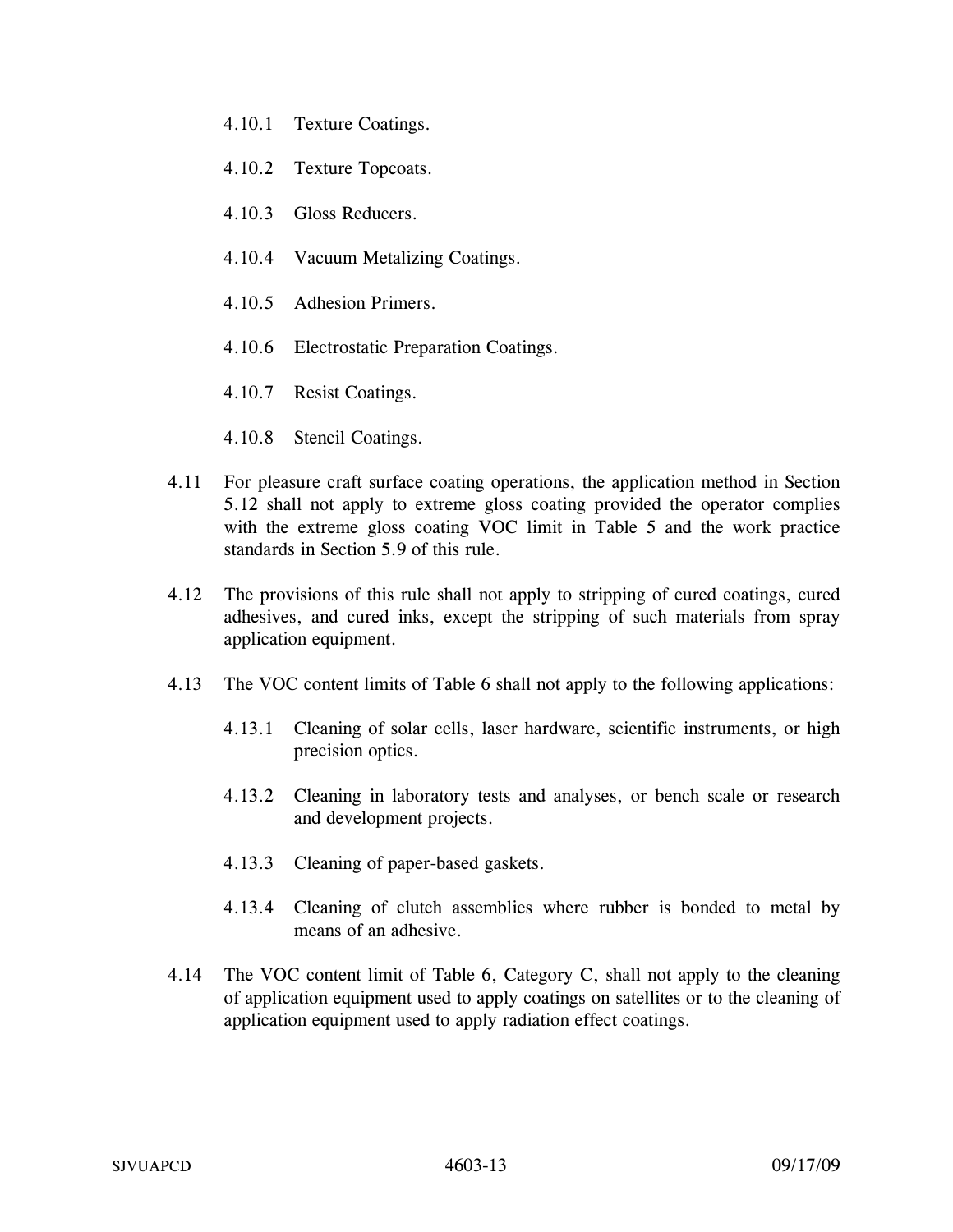### 5.0 Requirements

5.1 General Coating Limits for Metal Parts and Products, Except for Large Appliance Parts or Products, and Metal Furniture Subject to Section 5.4.1

 Except as otherwise provided by this rule, no operator shall apply to any metal part or product any coating with a VOC content in excess of the following limits, expressed as grams of VOC per liter (or pounds per gallon) of coating, less water and exempt compounds, as applied.

- 5.1.1 Baked Coating: 275 grams/liter (2.3 pounds/gallon)
- 5.1.2 Air-Dried Coating: 340 grams/liter (2.8 pounds/gallon)
- 5.1.3 VOC Content Limit for Dip coating of steel joists (SIC 3441), air-dried.
	- 5.1.3.1 340 grams of VOC/liter (2.8 pounds of VOC/gallon) for coatings with a viscosity, as applied, of more than 45.6 centistokes at 78°F or an average dry-film thickness of greater than 2.0 mils;
	- 5.1.3.2 400 grams of VOC/liter (3.32 pounds of VOC/gallon) for coatings with a viscosity, as applied, of less than or equal to 45.6 centistokes at 78°F and an average dry-film thickness of less than or equal to 2.0 mils.
- 5.2 Specialty Coating for Metal Parts and Products, Except for Large Appliance Parts or Products, and Metal Furniture Subject to Section 5.4.1

An operator subject to Section 5.2 shall not apply to any metal part or product any specialty coating with a VOC content in excess of the limits in Table 1.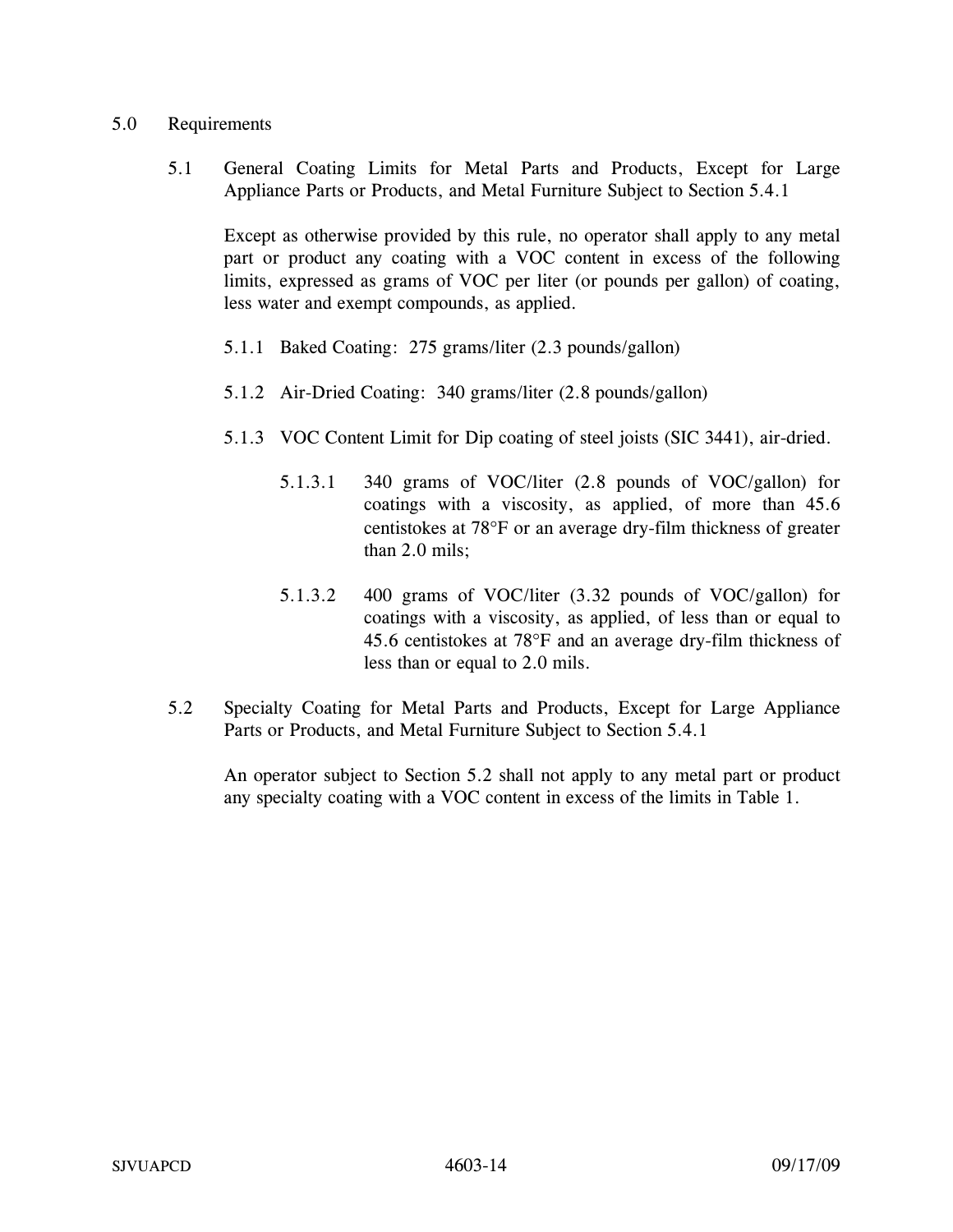| Table 1 – VOC Content Limits for Specialty Coatings, except for Large Appliance Parts |              |                                                           |                             |
|---------------------------------------------------------------------------------------|--------------|-----------------------------------------------------------|-----------------------------|
|                                                                                       |              | or Products, and Metal Furniture subject to Section 5.4.1 |                             |
| Limits are expressed as grams of VOC /liter (or pounds of VOC/gallon) of coating,     |              |                                                           |                             |
|                                                                                       |              | less water and less exempt compounds, as applied.         |                             |
| Coating Type                                                                          | VOC Limit    |                                                           |                             |
|                                                                                       | <b>Baked</b> |                                                           | Air-Dried                   |
| Camouflage                                                                            | 360(3.0)     |                                                           | 420(3.5)                    |
| <b>Extreme Performance</b>                                                            |              | 420 (3.5) Effective until                                 | 420(3.5)                    |
|                                                                                       |              | December 31, 2010.                                        |                             |
|                                                                                       |              |                                                           |                             |
|                                                                                       |              | $360(3.0)$ Effective on and                               |                             |
|                                                                                       |              | after January 1,                                          |                             |
|                                                                                       |              | 2011.                                                     |                             |
| <b>Heat Resistant</b>                                                                 | 360(3.0)     |                                                           | 420(3.5)                    |
| <b>Extreme High Gloss</b>                                                             | 360(3.0)     |                                                           | 420(3.5)                    |
| High Performance Architectural                                                        | 420(3.5)     |                                                           | 420(3.5)                    |
| <b>High Temperature</b>                                                               | 420 $(3.5)$  |                                                           | 420(3.5)                    |
| Metallic Coating                                                                      | 360(3.0)     |                                                           | 420(3.5)                    |
| <b>Pretreatment Coating</b>                                                           | 420 $(3.5)$  |                                                           | 420(3.5)                    |
| Touch Up and Repair Coating                                                           | 360(3.0)     | Effective on and                                          | $420(3.5)$ Effective on and |
|                                                                                       |              | after January 1,                                          | after January 1,            |
|                                                                                       |              | 2011.                                                     | 2011.                       |
| <b>Silicone Release</b>                                                               | 420(3.5)     |                                                           | 420(3.5)                    |
| Solar Absorbent                                                                       | 360(3.0)     |                                                           | 420(3.5)                    |
| Solid Film Lubricant                                                                  | 880 (7.3)    |                                                           | 880 (7.3)                   |

- 5.3 In lieu of complying with the applicable VOC content limits of Section 5.1, or Table 1, an operator may control emissions from coating operations with an APCO-approved VOC emission control system that meets the requirements of Section 5.8.
- 5.4 Coating Limits for Large Appliance Parts or Products Coating Operation and Metal Furniture Coating Operation
	- 5.4.1 An operator whose total actual VOC emissions from all large appliance parts or products coating operations, or metal furniture coating operations, including related cleaning activities, at a stationary source are equal to or greater than three (3) tons of VOC per 12-month rolling period, before consideration of controls, shall not apply to any large appliance parts or products or metal furniture any coating with a VOC content in excess of the applicable limits in Table 2. In lieu of complying with the VOC content limits in Table 2, an operator may comply with Section 5.4.1.2.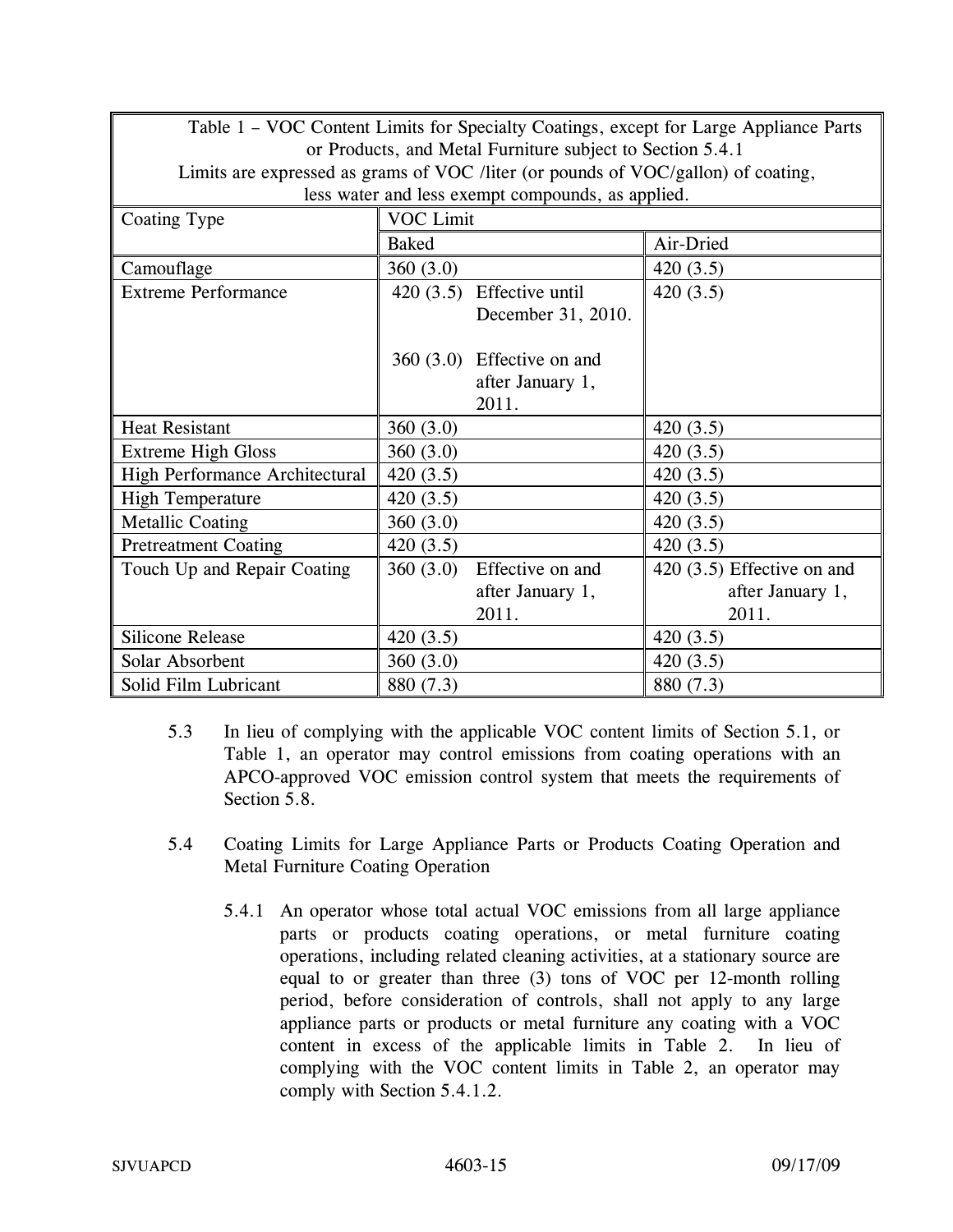- 5.4.1.1 An operator shall comply with the applicable recordkeeping requirements of Section 6.2 to demonstrate if the VOC emissions from all large appliance parts or products coating operations, or metal furniture coating operations, including related cleaning activities, are equal to or greater than three (3) tons of VOC per 12-month rolling period.
- 5.4.1.2 In lieu of complying with the VOC content limits in Table 2, an operator may operate a VOC control system that meets the applicable requirements of Section 5.8.
- 5.4.2 An operator of large appliance parts or products coating operations, or metal furniture coating operations whose total actual VOC emissions from all large appliance parts or products coating operations, or metal furniture coating operations, including related cleaning activities, at a stationary source are less than three (3) tons of VOC per 12-month rolling period, before consideration of controls, shall comply with the applicable VOC content limits of coatings specified in Sections 5.1 and 5.2. An operator shall comply with the applicable recordkeeping requirements of Section 6.2 to demonstrate if the VOC emissions from all large appliance parts or products coating operations, or metal furniture coating operations, including related cleaning activities are less than three (3) tons of VOC per 12-month rolling period.

| Table 2 - VOC Content Limits for Large Appliance Parts or Products,              |                  |           |
|----------------------------------------------------------------------------------|------------------|-----------|
| and Metal Furniture Coating Operations subject to Section 5.4.1                  |                  |           |
| Limits are expressed as grams of VOC/liter (or pounds of VOC/gallon) of coating, |                  |           |
| less water and less exempt compounds, as applied.                                |                  |           |
| Coating Type                                                                     | <b>VOC Limit</b> |           |
|                                                                                  | <b>Baked</b>     | Air-dried |
| General, One Component                                                           | 275(2.3)         | 275(2.3)  |
| General, Multi-Component                                                         | 275(2.3)         | 340(2.8)  |
| <b>Extreme High Gloss</b>                                                        | 360(3.0)         | 340(2.8)  |
| <b>Extreme Performance</b>                                                       | 360(3.0)         | 420(3.5)  |
| <b>Heat Resistant</b>                                                            | 360(3.0)         | 420(3.5)  |
| Metallic                                                                         | 420(3.5)         | 420(3.5)  |
| <b>Pretreatment Coating</b>                                                      | 420(3.5)         | 420(3.5)  |
| Solar Absorbent                                                                  | 360(3.0)         | 420(3.5)  |

5.5 Plastic Parts and Products Coating Operations (Except for Automotive/Transportation and Business Machine Plastic Parts and Products Coating Operations that are subject to Section 5.6)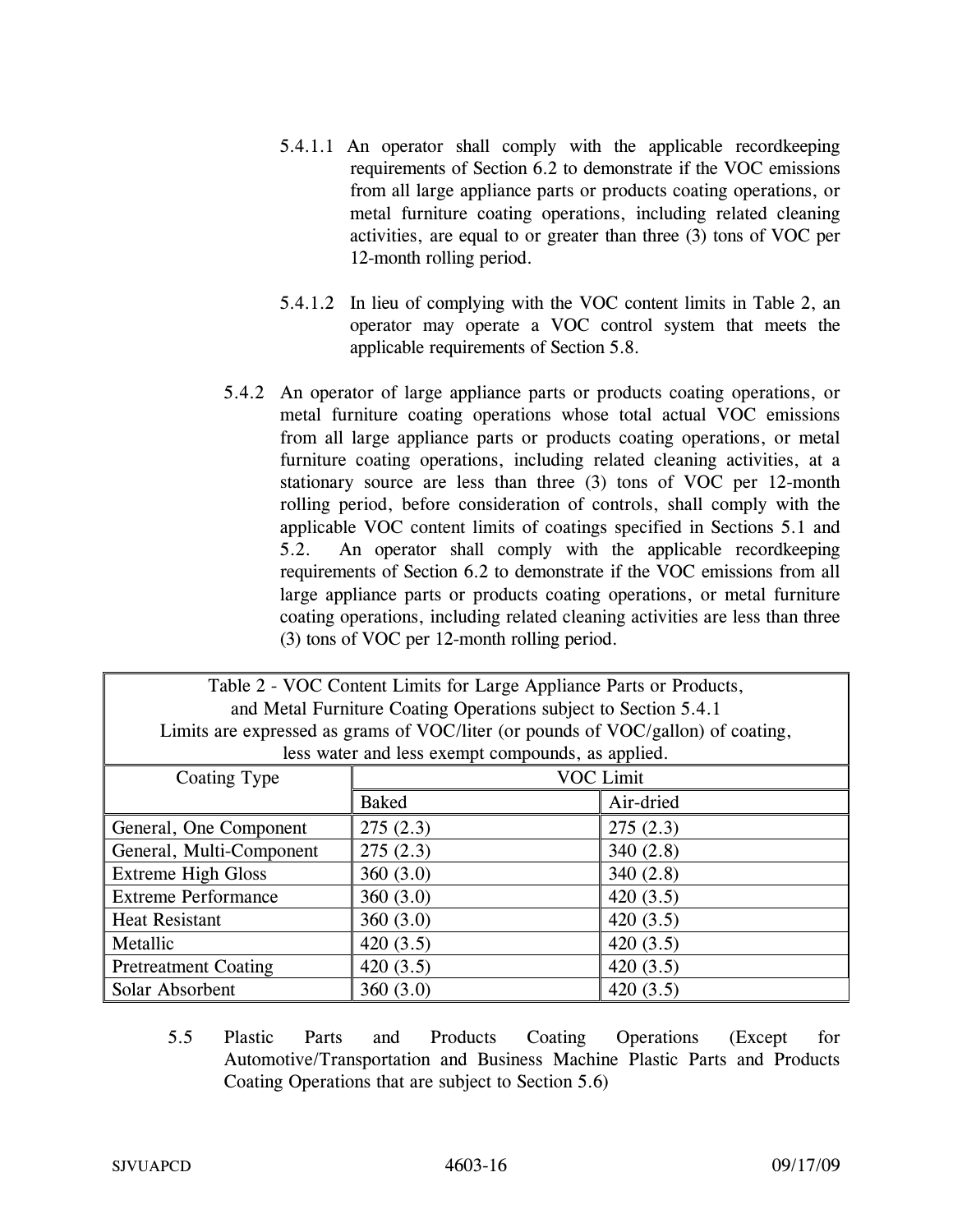On and after January 1, 2011, an operator of plastic parts and products coating operations, except for automotive/transportation and business machine plastic parts and products coating operations that are subject to Section 5.6, shall comply with the applicable requirements of Section 5.5.1 or Section 5.5.2.

- 5.5.1 An operator whose total actual VOC emissions from all metal parts and products, plastic parts and products, automotive/transportation and business machine plastic parts and products, and pleasure craft coating operations, including related cleaning activities, at a stationary source are equal to or greater than 2.7 tons of VOC per 12-month rolling period, before consideration of controls, shall not apply to any plastic parts and products any coating with a VOC content in excess of the applicable limits in Table 3.
	- 5.5.1.1 An operator shall comply with the applicable recordkeeping requirements of Section 6.2 and calculate the VOC emission metal parts and products, plastic parts and products, automotive/transportation and business machine plastic parts and products, and pleasure craft coating operations, to demonstrate if the VOC emissions from all, including related cleaning activities, are equal to or greater than 2.7 tons of VOC per 12-month rolling period.
	- 5.5.1.2 In lieu of complying with the VOC content limits in Table 3, an operator may operate a VOC control system that meets the applicable requirements of Section 5.8.
- 5.5.2 An operator of plastic parts and products coating operations whose total actual VOC emissions from all metal parts and products, plastic parts and products, automotive/transportation and business machine plastic parts and products, and pleasure craft coating operations, including related cleaning activities, at a stationary source are less than 2.7 tons of VOC per 12-month rolling period, before consideration of controls, are not subject to the coating limits in Table 3. However, the operator shall comply with the applicable recordkeeping requirements of Section 6.2 and calculate the VOC emission to demonstrate if the VOC emissions from all metal parts and products, plastic parts and products, automotive/transportation and business machine plastic parts and products, and pleasure craft coating operations, including related cleaning activities are less than 2.7 tons of VOC per 12-month rolling period.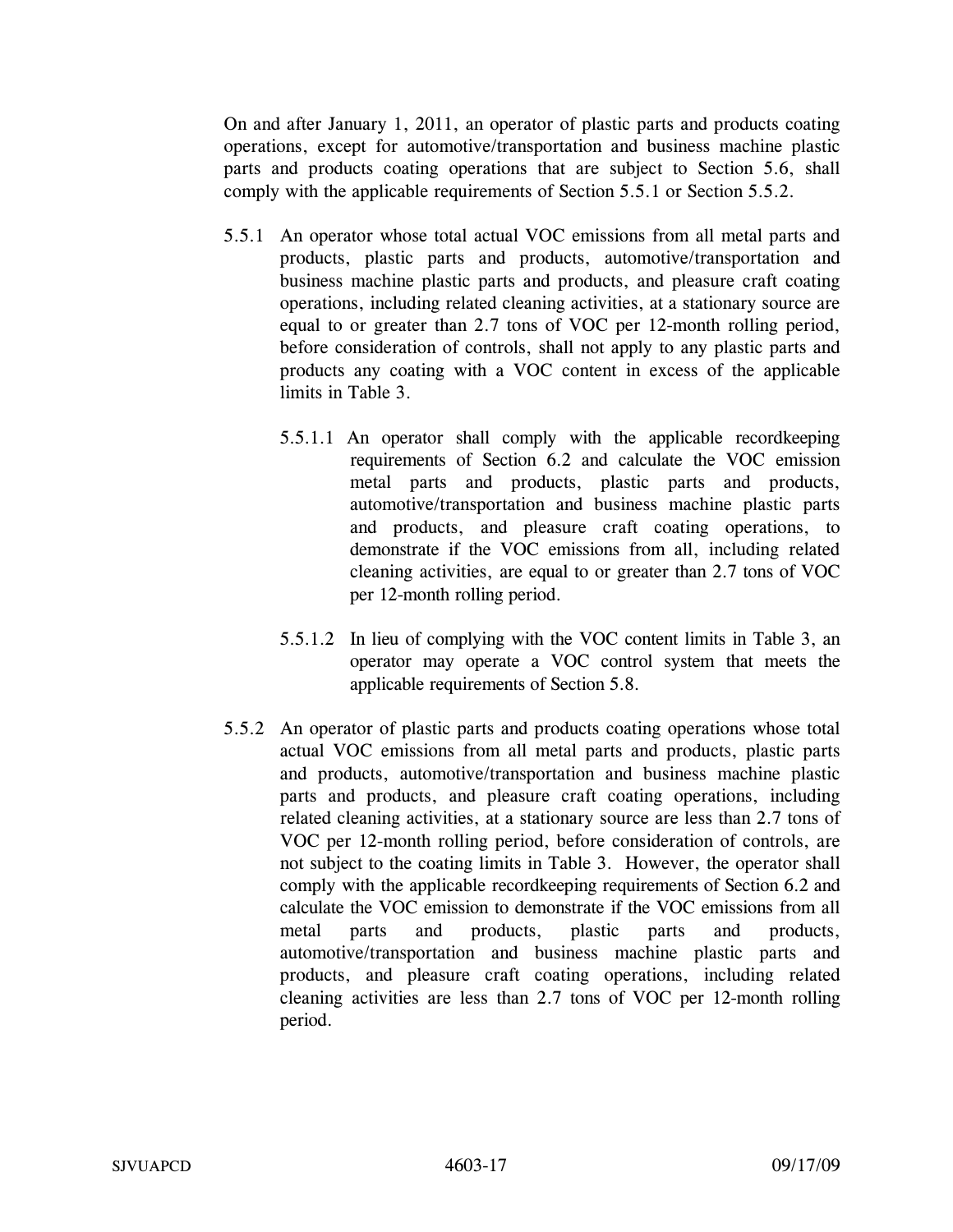Table 3 - VOC Content Limits for Plastic Parts and Products Coating Operations Subject to Section 5.5.1, except for Automotive/Transportation and Business Machine Plastic Parts and Products that are subject to Section 5.6.

Limits are expressed as grams of VOC/liter (or pounds of VOC/gallon) of coating, less water and less exempt compounds, as applied.

|                                                       | . .                            |
|-------------------------------------------------------|--------------------------------|
| Coating Type                                          | VOC Limit                      |
| General One-Component                                 | 280(2.3)                       |
| General Multi-Component                               | 420(3.5)                       |
| Electric Dissipating Coatings and Shock-Free Coatings | 800(6.7)                       |
| <b>Extreme Performance</b>                            | 420 $(3.5)$ for 2-pack coating |
| Metallic                                              | 420(3.5)                       |
| <b>Military Specification</b>                         | 340 (2.8) for 1 pack           |
|                                                       | 420 $(3.5)$ for 2-pack coating |
| Mold-Seal                                             | 760(6.3)                       |
| <b>Multi-colored Coatings</b>                         | 680 (5.7)                      |
| <b>Optical Coatings</b>                               | 800(6.7)                       |
| Vacuum-Metalizing                                     | 800(6.7)                       |

5.6 Automotive/Transportation and Business Machine Plastic Parts and Products Coating Operations

 On and after January 1, 2011, an operator of automotive/transportation and business machine plastic parts and products coating operations shall comply with the applicable requirements of Section 5.6.1 or Section 5.6.2.

- 5.6.1 An operator whose total actual VOC emissions from all metal parts and products, plastic parts and products, automotive/transportation and business machine plastic parts and products, and pleasure craft coating operations, including related cleaning activities, at a stationary source are equal to or greater than 2.7 tons of VOC per 12-month rolling period, before consideration of controls, shall not apply to any automotive/transportation and business machine plastic parts and products any coating with a VOC content in excess of the applicable limits in Table 4.
	- 5.6.1.1 An operator shall comply with the applicable recordkeeping requirements of Section 6.2 calculate the VOC emission to demonstrate if the VOC emissions from all metal parts and products, plastic parts and products, automotive/transportation and business machine plastic parts and products, and pleasure craft coating operations, including related cleaning activities, are equal to or greater than 2.7 tons of VOC per 12-month rolling period.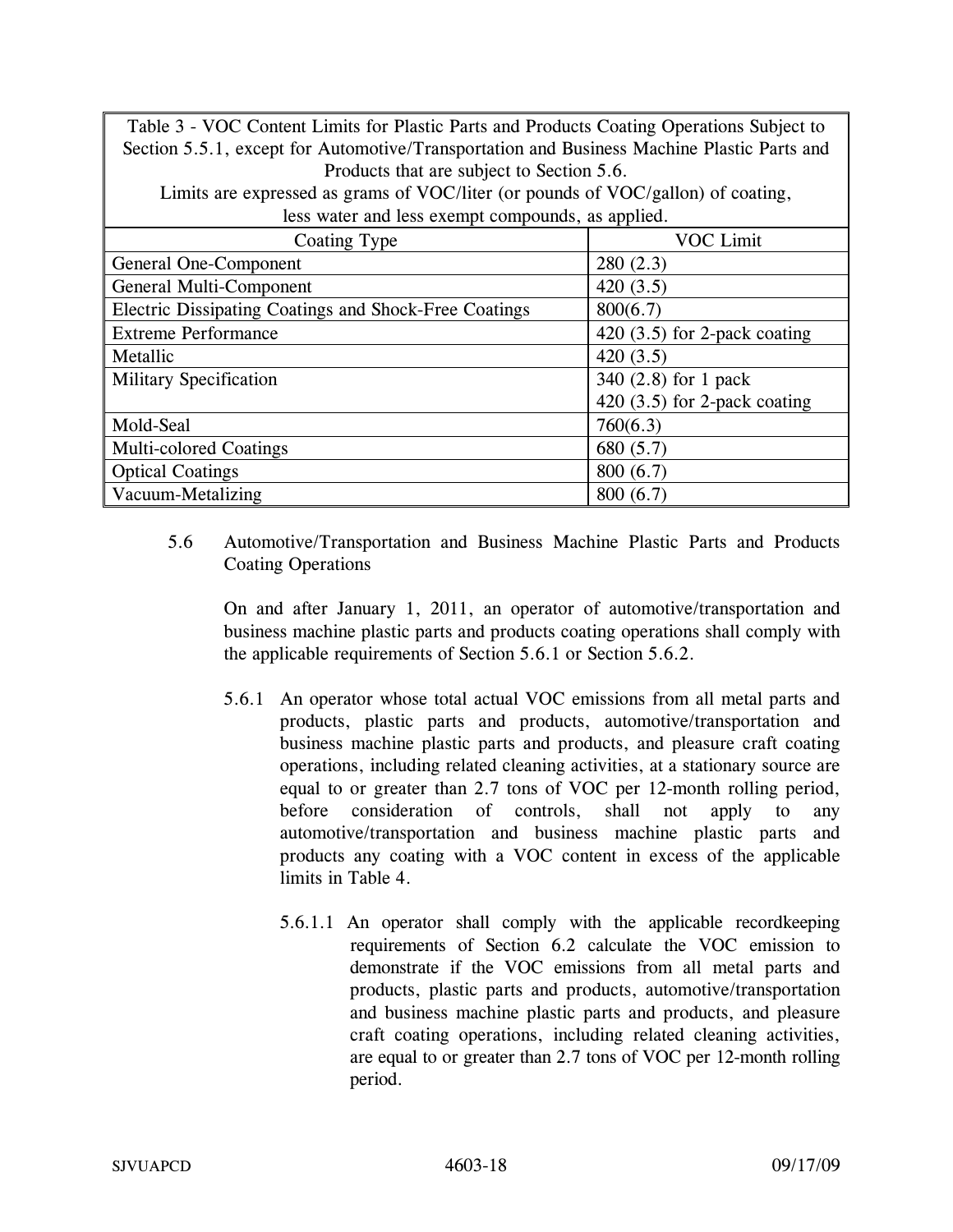- 5.6.1.2 In lieu of complying with the VOC content limits in Table 3, an operator may operate a VOC control system that meets the applicable requirements of Section 5.8.
- 5.6.2 An operator of automotive/transportation and business machine plastic parts and products coating operations whose total actual VOC emissions from all metal parts and products, plastic parts and products, automotive/transportation and business machine plastic parts and products, and pleasure craft coating operations, including related cleaning activities, at a stationary source are less than 2.7 tons of VOC per 12-month rolling period, before consideration of controls, are not subject to the coating limits in Table 4. However, the operator shall comply with the applicable recordkeeping requirements of Section 6.2 and calculate the VOC emission to demonstrate if the VOC emissions from all metal parts and products, plastic parts and products, automotive/transportation and business machine plastic parts and products, and pleasure craft coating operations, including related cleaning activities are less than 2.7 tons of VOC per 12-month rolling period.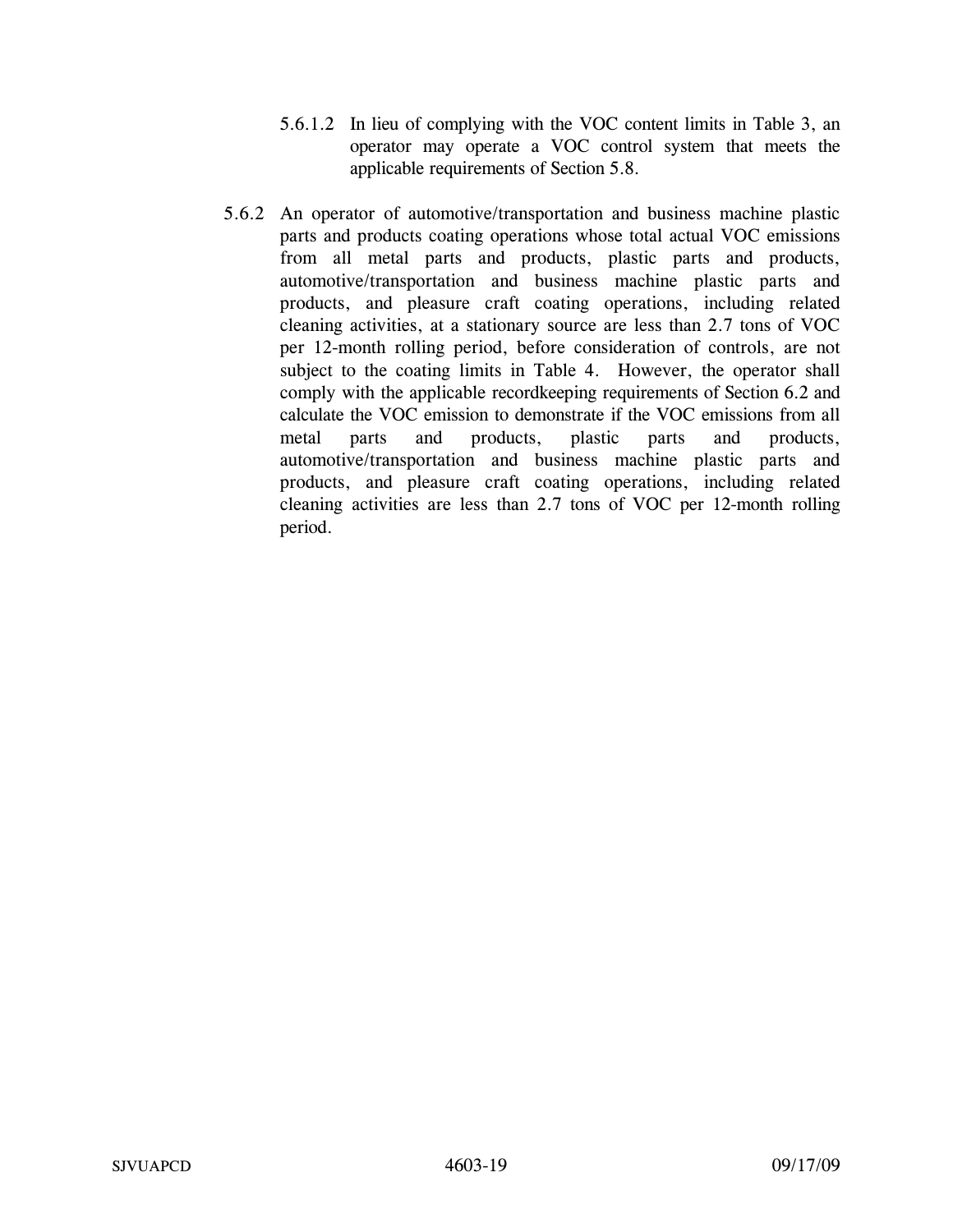| Table 4 - VOC Content Limits for Automotive/Transportation and Business Machine Plastic |             |  |
|-----------------------------------------------------------------------------------------|-------------|--|
| Parts and Products Coating Operations Subject to Section 5.6.1                          |             |  |
| Limits are expressed as grams of VOC/liter (or pounds of VOC/gallon) of coating,        |             |  |
| less water and less exempt compounds, as applied.                                       |             |  |
| VOC Content Limit For Automotive/Transportation Plastic Parts and Products Coatings     |             |  |
| <b>VOC Limit</b><br>Coating Type                                                        |             |  |
| High Baked Coatings - Interior and Exterior<br>I.                                       |             |  |
| <b>Flexible Primer</b>                                                                  | 540 (4.5)   |  |
| Non-flexible Primer                                                                     | 420(3.5)    |  |
| <b>Basecoat</b>                                                                         | 520(4.3)    |  |
| Clearcoat                                                                               | 480 (4.0)   |  |
| Non-basecoat/clearcoat                                                                  | 520(4.3)    |  |
| II. Low Bake/Air-Dried Coatings - Exterior Parts                                        |             |  |
| Primers                                                                                 | 580 (4.8)   |  |
| <b>Basecoat</b>                                                                         | 600(5.0)    |  |
| Clearcoat                                                                               | 540 $(4.5)$ |  |
| Non-basecoat/clearcoat                                                                  | 600(5.0)    |  |
| III. Low Bake/Air-Dried Coatings - Interior parts                                       | 600(5.0)    |  |
| IV. Touch-up and Repair Coatings                                                        | 620(5.2)    |  |
| VOC Content Limit For Business Machine Plastic Parts and Products Coatings              |             |  |
| Coating Type                                                                            | VOC Limit   |  |
| Primer                                                                                  | 350 $(2.9)$ |  |
| Topcoat                                                                                 | 350(2.9)    |  |
| <b>Texture Coat</b>                                                                     | 350(2.9)    |  |
| Fog Coat                                                                                | 260(2.2)    |  |
| Touch-up and Repair                                                                     | 350(2.9)    |  |

## 5.7 Pleasure Craft Coating Operations

 On and after January 1, 2011, an operator of pleasure craft coating operations shall comply with the applicable requirements of Section 5.7.1 or Section 5.7.2.

- 5.7.1 An operator whose total actual VOC emissions from all metal parts and products, plastic parts and products, automotive/transportation and business machine plastic parts and products, and pleasure craft coating operations, including related cleaning activities, at a stationary source are equal to or greater than 2.7 tons of VOC per 12-month rolling period, before consideration of controls, shall not apply any coatings on pleasure crafts with a VOC content in excess of the applicable limits in Table 5.
	- 5.7.1.1 An operator shall comply with the applicable recordkeeping requirements of Section 6.2 to demonstrate if the VOC emissions from all metal parts and products, plastic parts and products,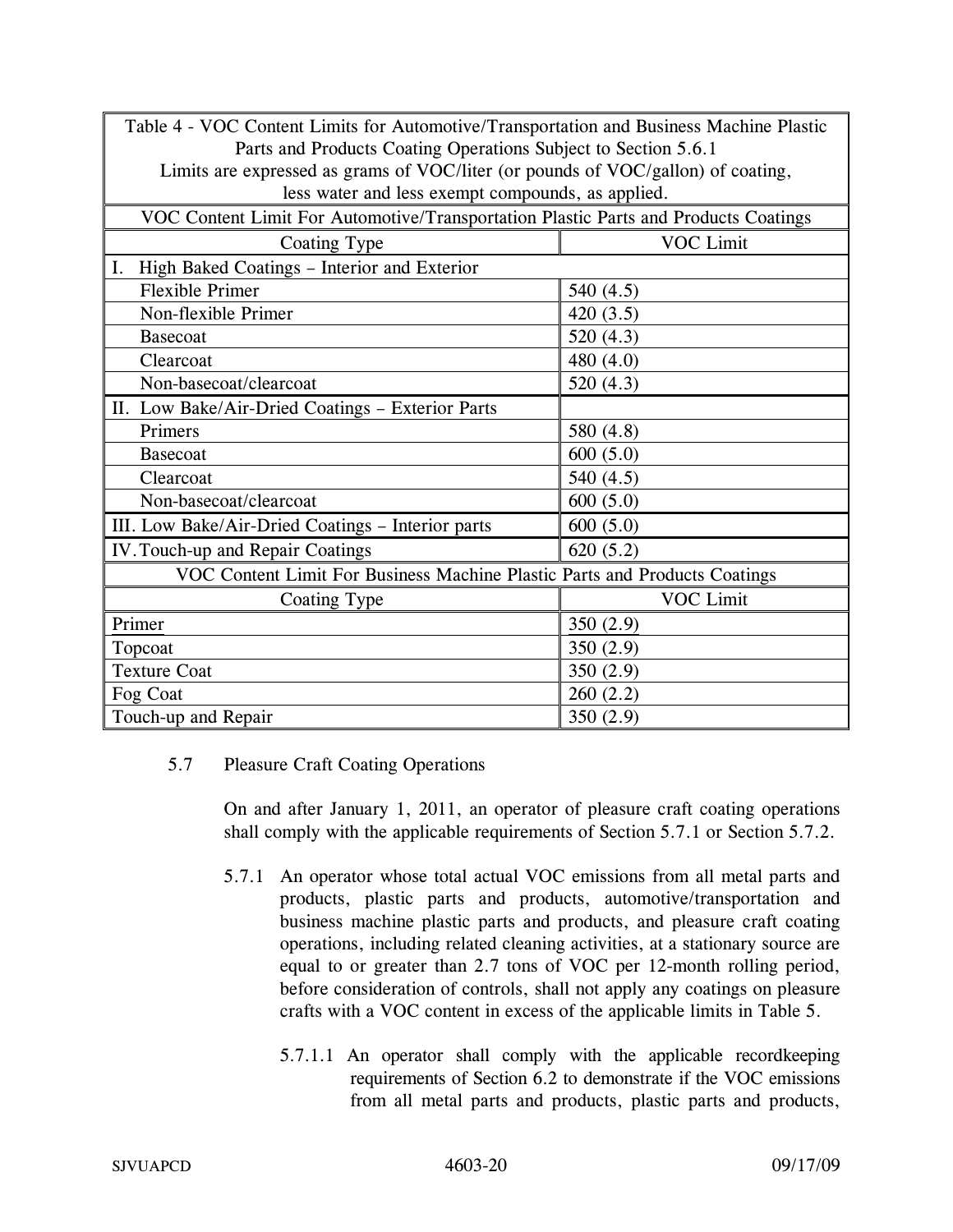automotive/transportation and business machine plastic parts and products, and pleasure craft coating operations, including related cleaning activities, are equal to or greater than 2.7 tons of VOC per 12-month rolling period.

- 5.7.1.2 In lieu of complying with the VOC content limits in Table 5, an operator may operate a VOC control system that meets the applicable requirements of Section 5.8.
- 5.7.2 An operator of pleasure craft coating operations whose total actual VOC emissions from all metal parts and products, plastic parts and products, automotive/transportation and business machine plastic parts and products, and pleasure craft coating operations, including related cleaning activities, at a stationary source are less than 2.7 tons of VOC per 12-month rolling period, before consideration of controls, are not subject to the coating limits in Table 5. However, the operator shall comply with the applicable recordkeeping requirements of Section 6.2 calculate the VOC emission to demonstrate if the VOC emissions from all metal parts and products, plastic parts and products, automotive/transportation and business machine plastic parts and products, and pleasure craft coating operations, including related cleaning activities are less than 2.7 tons of VOC per 12-month rolling period.

| Table 5 - VOC Content Limits for Pleasure Craft Coating Operations Subject to Section 5.7.1 |             |  |
|---------------------------------------------------------------------------------------------|-------------|--|
| Limits are expressed as grams of VOC/liter (or pounds of VOC/gallon) of coating,            |             |  |
| less water and less exempt compounds, as applied.                                           |             |  |
| Coating Type                                                                                | VOC Limit   |  |
| Extreme High Gloss Topcoat                                                                  | 490 $(4.1)$ |  |
| <b>High Gloss Topcoat</b>                                                                   | 420(3.5)    |  |
| Pretreatment Wash Primer                                                                    | 780 (6.5)   |  |
| Finish Primer Surfacer                                                                      | 420(3.5)    |  |
| High Build Primer Surfacer                                                                  | 340(2.8)    |  |
| Aluminum Substrate Antifoulant Coating                                                      | 560 (4.7)   |  |
| <b>Other Substrate Antifoulant Coating</b>                                                  | 330(2.8)    |  |
| All other pleasure craft surface coatings for metal or plastic<br>420(3.5)                  |             |  |

### 5.8 VOC Emission Control System Requirements

In lieu of complying with applicable provisions of Sections 5.1, 5.2, 5.4, 5.5, 5.6, 5.7, 5.10, or 5.12, an operator may use a VOC emission control system that controls emissions from the source operation and meets the requirements of Sections 5.8.1 through 5.8.4.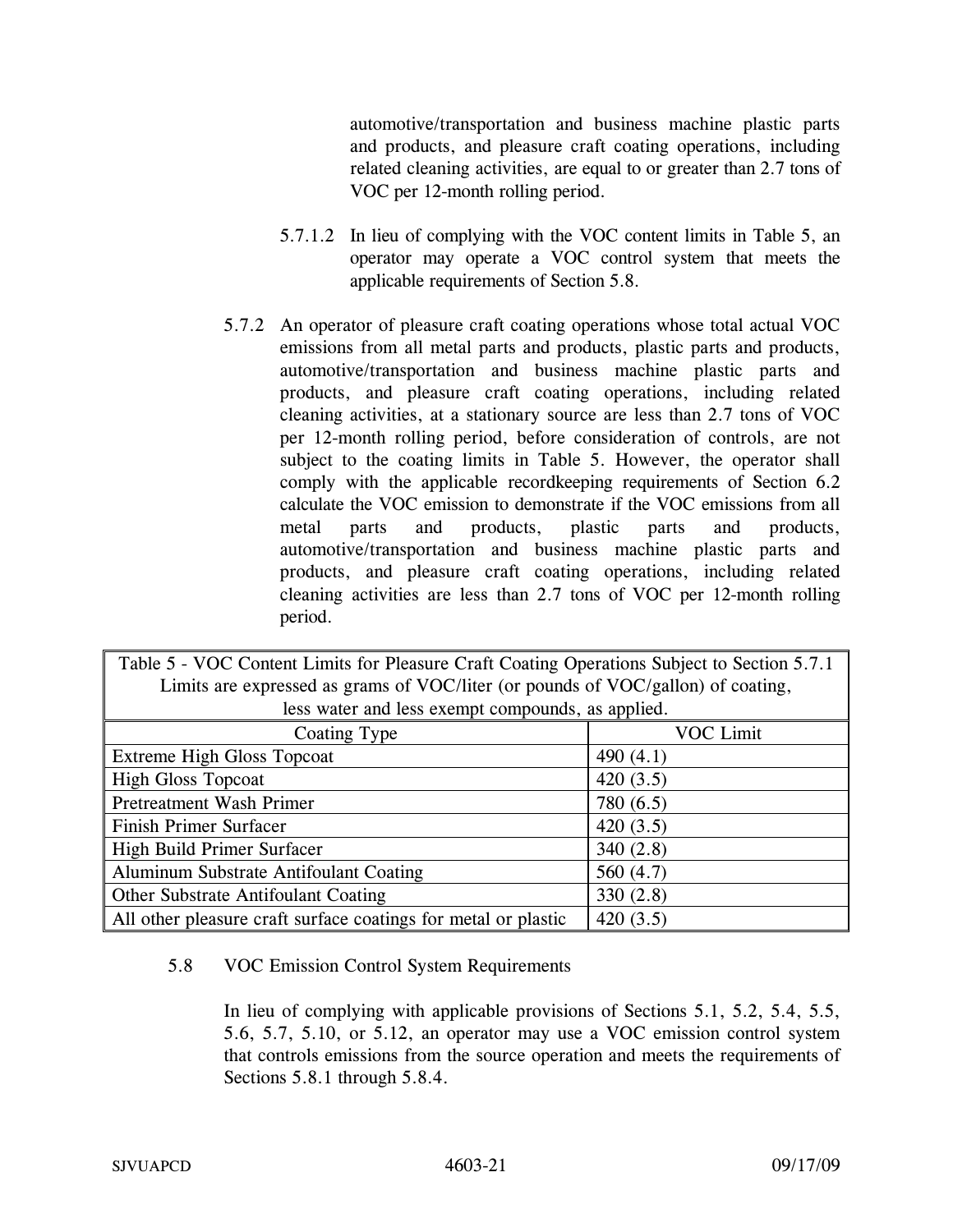- 5.8.1 The VOC emission control system shall be under District permit.
- 5.8.2 The VOC emission control system shall comply with the requirements of Sections 5.8.3 and 5.8.4 during periods of emission-producing activities.
- 5.8.3 The VOC emission control system shall be operated with an overall capture and control efficiency of at least 90 percent by weight as determined in Section 6.3.
- 5.8.4 Use of a VOC emission control system shall not result in emissions in excess of those that would have been emitted had the operator complied with the applicable provisions of Sections 5.1, 5.2, 5.4, 5.5, 5.6, 5.7, 5.10 or 5.12.
	- 5.8.4.1 The following equation shall be used to determine if the minimum required overall capture and control efficiency of an emission control system is at an equivalent or greater level of VOC reduction as would be achieved using compliant materials, equipment, or work practices, as stated in Section 5.8.

$$
CE = \left[1 \cdot \left(\frac{VOC_{LWc}}{VOC_{LWn, \text{Max}}} \times \frac{1 \cdot (VOC_{LWn, \text{Max}} / D_{n, \text{Max}})}{1 \cdot (VOC_{LWc} / D_c)}\right)\right] \times 100
$$

Where:

CE = Minimum Required Control Efficiency, percent

- $VOC<sub>LWe</sub> = VOC Limit of Rule 4603, less water and less$ exempt compounds
- $VOC<sub>LWn,Max</sub>$  = Maximum VOC content of coating (or solvent) used in conjunction with a control device, less water and less exempt compounds
- $D_{n,Max}$  = Density of solvent, reducer, or thinner contained in the noncompliant coating (or cleaning solvent), containing the maximum VOC content of the multi-component (or cleaning solvent)
- $D_c$  = Density of corresponding solvent, reducer, or thinner used in the compliant coating (or cleaning solvent) system  $= 880$  gm/liter.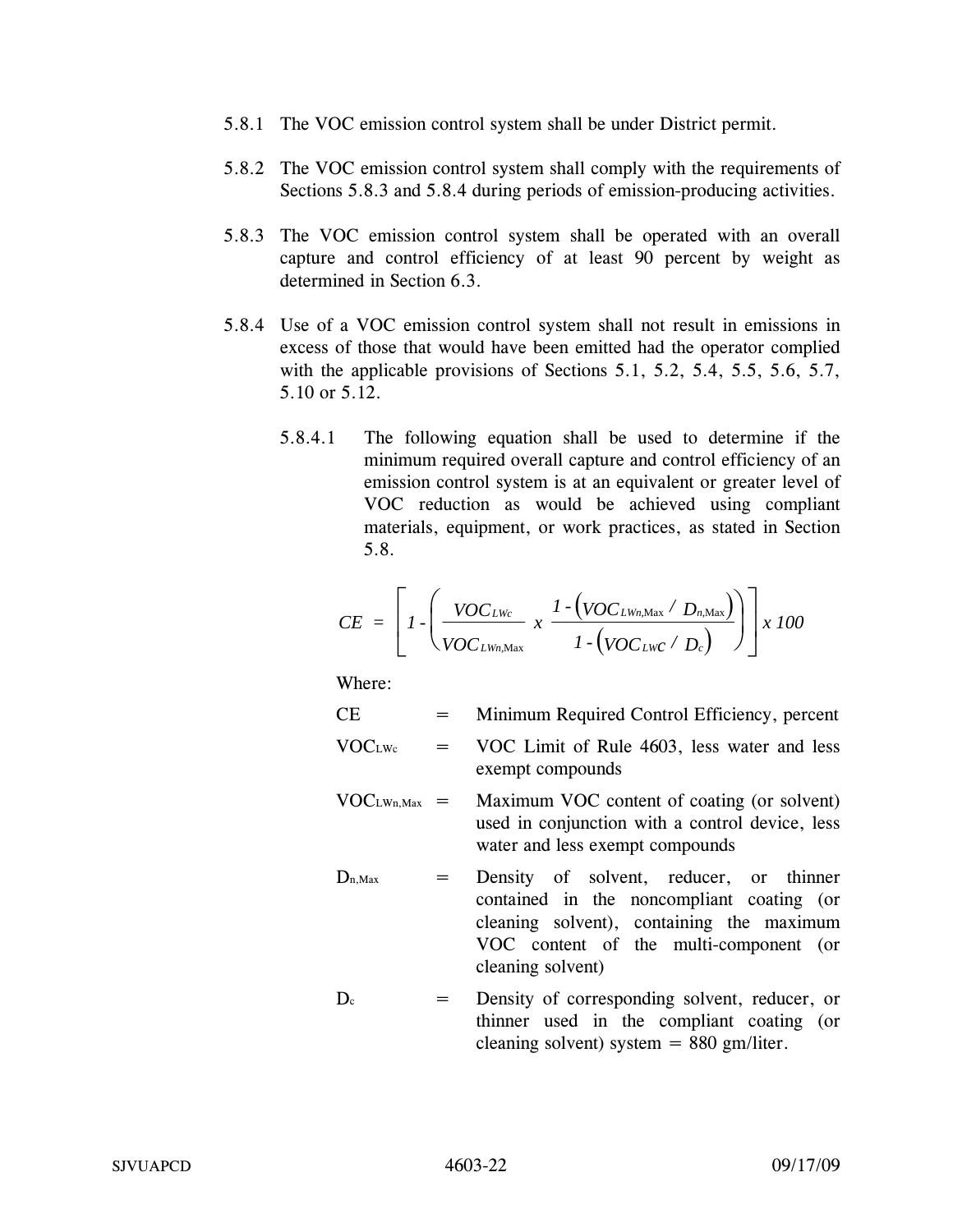- 5.9 Work Practice Standards
	- 5.9.1 An operator of large appliance parts and products, and metal furniture coating operations shall minimize VOC emissions by complying with the work practice standards specified in Sections 5.9.3 through 5.9.6.
	- 5.9.2 Effective on and after January 1, 2011, an operator of metal parts and products coating operations, plastic parts and products coating operations, automotive/transportation and business machine plastic parts and products coating operations, and pleasure craft coating operations shall minimize VOC emissions by complying with work practice standards specified in Sections 5.9.3 through 5.9.6.
	- 5.9.3 Store all VOC-containing coatings, thinners, cleaning materials, and waste materials in closed non-absorbent and non-leaking containers. The containers shall remain closed at all times, except when specifically in use.
	- 5.9.4 Close mixing vessels that contain VOC coatings and other materials, except when specifically in use.
	- 5.9.5 Minimize spills of any VOC-containing materials and clean up spills immediately.
	- 5.9.6 Convey VOC-containing materials in closed containers or pipes.
- 5.10 Organic Solvent Cleaning Requirements
	- 5.10.1 An operator shall not use organic solvents for cleaning operations that exceed the VOC content limits specified in Table 6.
	- 5.10.2 An operator shall perform all solvent cleaning operations with cleaning material having VOC content of 25 g/L or less, unless such cleaning operations are performed within the control of an APCO-approved VOC emission control system that meets the requirements of Section 5.8.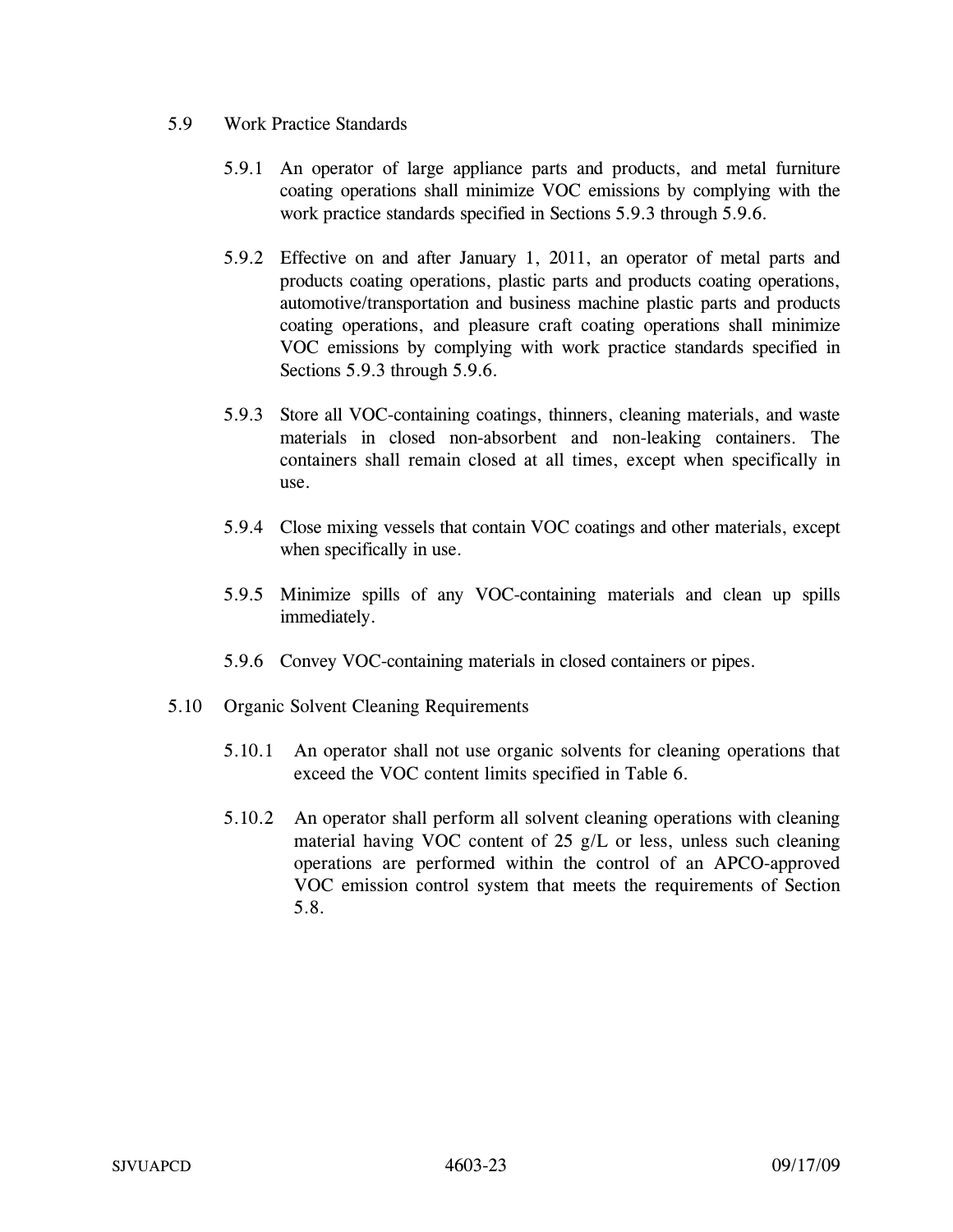| Table 6 - VOC Content Limits for Organic Solvents Used in Cleaning Operations<br>Limits are expressed as grams of VOC/liter (or pounds of VOC/gallon) of material |                          |  |
|-------------------------------------------------------------------------------------------------------------------------------------------------------------------|--------------------------|--|
| Type of Solvent Cleaning Operation                                                                                                                                | <b>VOC Content Limit</b> |  |
|                                                                                                                                                                   |                          |  |
| A. Product Cleaning During Manufacturing                                                                                                                          | 25(0.21)                 |  |
| Process or Surface Preparation for Coating                                                                                                                        |                          |  |
| Application                                                                                                                                                       |                          |  |
| B. Repair and Maintenance Cleaning                                                                                                                                | 25(0.21)                 |  |
| C. Cleaning of Coating Application Equipment                                                                                                                      | 25(0.21)                 |  |

5.11 Solvent Storage and Disposal Requirements

An operator shall store or dispose of fresh or spent solvents, waste solvent cleaning materials such as cloth, paper, etc, coatings, adhesives, catalysts, and thinners in closed, non-absorbent and non-leaking containers. The containers shall remain closed at all times except when depositing or removing the contents of the containers or when the container is empty.

- 5.12 Application Equipment Requirements: An operator shall not use or operate any coating application equipment on any metal parts and products, large appliances parts and products, metal furniture, plastic parts and products, automotive/transportation and business machine plastic parts and products, and pleasure crafts subject to the provisions of this rule unless one of the following methods is used:
	- 5.12.1 Electrostatic application;
	- 5.12.2 Electrodeposition;
	- 5.12.3 High-Volume, Low-Pressure (HVLP) spray,
		- 5.12.3.1 High-Volume, Low-Pressure (HVLP) spray equipment shall be operated in accordance with the manufacturer's recommendations.
		- 5.12.3.2 For HVLP spray guns manufactured prior to January 1, 1996, the end user shall demonstrate that the gun meets HVLP spray equipment standards. Satisfactory proof will be either in the form of manufacturer's published technical material or by a demonstration using a certified air pressure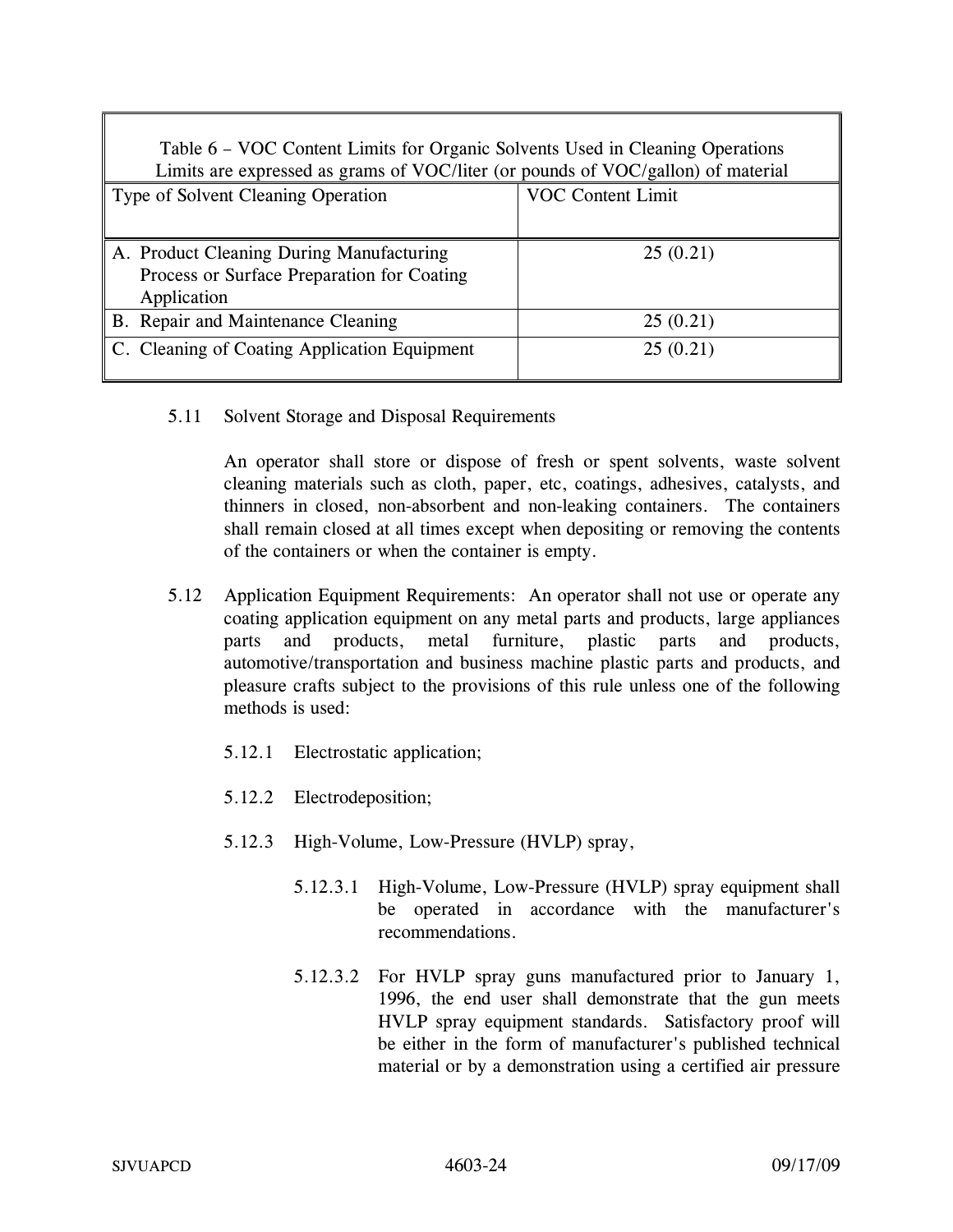tip gauge, measuring the air atomizing pressure dynamically at the center of the air cap and at the air horns.

- 5.12.3.3 A person shall not sell or offer for sale for use within the District any HVLP spray gun without a permanent marking denoting the maximum inlet air pressure in psig at which the gun will operate within the parameters specified in Section 3.0.
- 5.12.4 Flow coating;
- 5.12.5 Roll coating;
- 5.12.6 Dip coating;
- 5.12.7 Brush coating; or
- 5.12.8 Continuous coating;
- 5.12.9 Any other coating application method which is demonstrated to the APCO to be capable of achieving at least 65 percent transfer efficiency. The transfer efficiency shall be determined in accordance with the SCAQMD method "Spray Equipment Transfer Efficiency Test Procedure for Equipment User," May 24, 1989, as contained in Section 6.3.8. Prior written approval from the APCO shall be obtained for each coating application method to be used pursuant to Section 5.12.9.
- 5.12.10 In lieu of compliance with Sections 5.12.1 through 5.12.9 an operator may control emissions from application equipment with a VOC emission control system that meets the requirements of Section 5.8.
- 5.12 Prohibition of Specification

No person shall solicit or require for use or specify the application of a coating subject to this rule if such use or application results in a violation of any of the provisions of this rule. The prohibition of this Section shall apply to all written or oral contracts under the terms of which any coating is to be applied to any metal part or product at any physical location within the District.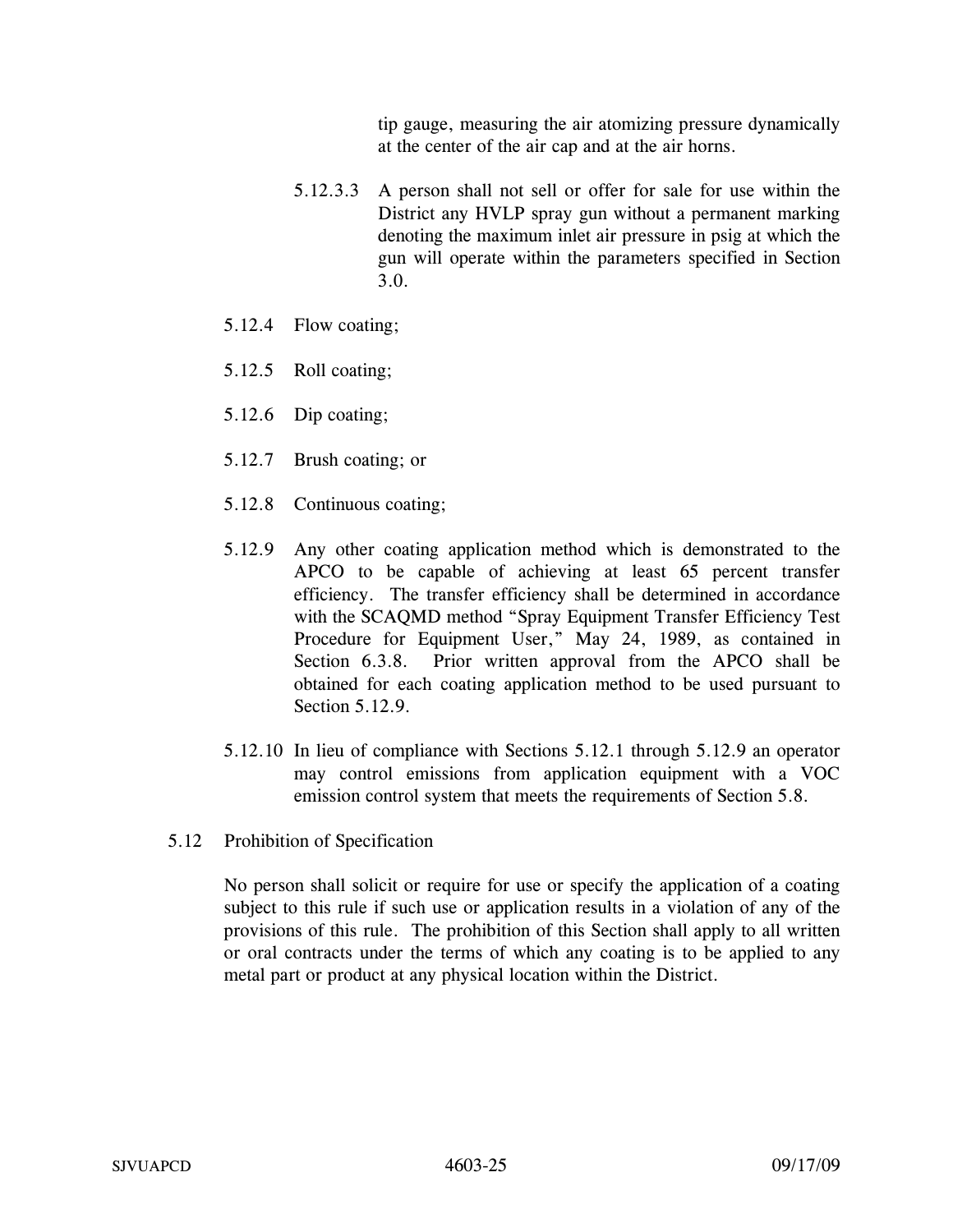### 6.0 Administrative Requirements

#### 6.1 Labeling Requirements

6.1.1 Coating VOC Content

Each container or accompanying data sheet of any coating subject to this rule shall display the maximum VOC content of the coating, as applied, and after any thinning as recommended by the manufacturer. VOC content shall be displayed as grams of VOC per liter of coating (less water and exempt compounds). VOC content displayed may be calculated using product formulation data, or may be determined using the test method in Section 6.3. For determination of compliance and enforcement of the limits specified in Section 5.0 of this rule, the VOC content of any coating determined to exceed its applicable limit through the use of either product formulation data or the test method in Section 6.3.1 shall constitute a violation of this rule.

6.1.2 Thinning Recommendations

Each container or accompanying data sheet of any coating subject to this rule shall display a statement of the manufacturer's recommendation regarding thinning of the coating. This requirement shall not apply to the thinning of coatings with water.

6.1.3 Solvent Compliance Statement Requirements

Manufacturers of any solvents subject to this rule shall indicate on the solvent container, or on a separate product data sheet or material safety data sheet, the name of the solvent, manufacturer's name, the VOC content, and density of the solvent, as supplied. The VOC content shall be expressed in units of gm/liter or lb/gallon.

#### 6.2 Recordkeeping

An operator subject to Section 5.0 or exempt by Sections 4.1, 4.8.5, 4.8.9 and 4.9 shall comply with the following requirements:

- 6.2.1 Maintain a current list of coatings and solvents in use which contains all of the coating data necessary to evaluate compliance, including the following information, as applicable:
	- 6.2.1.1 mix ratio of components used,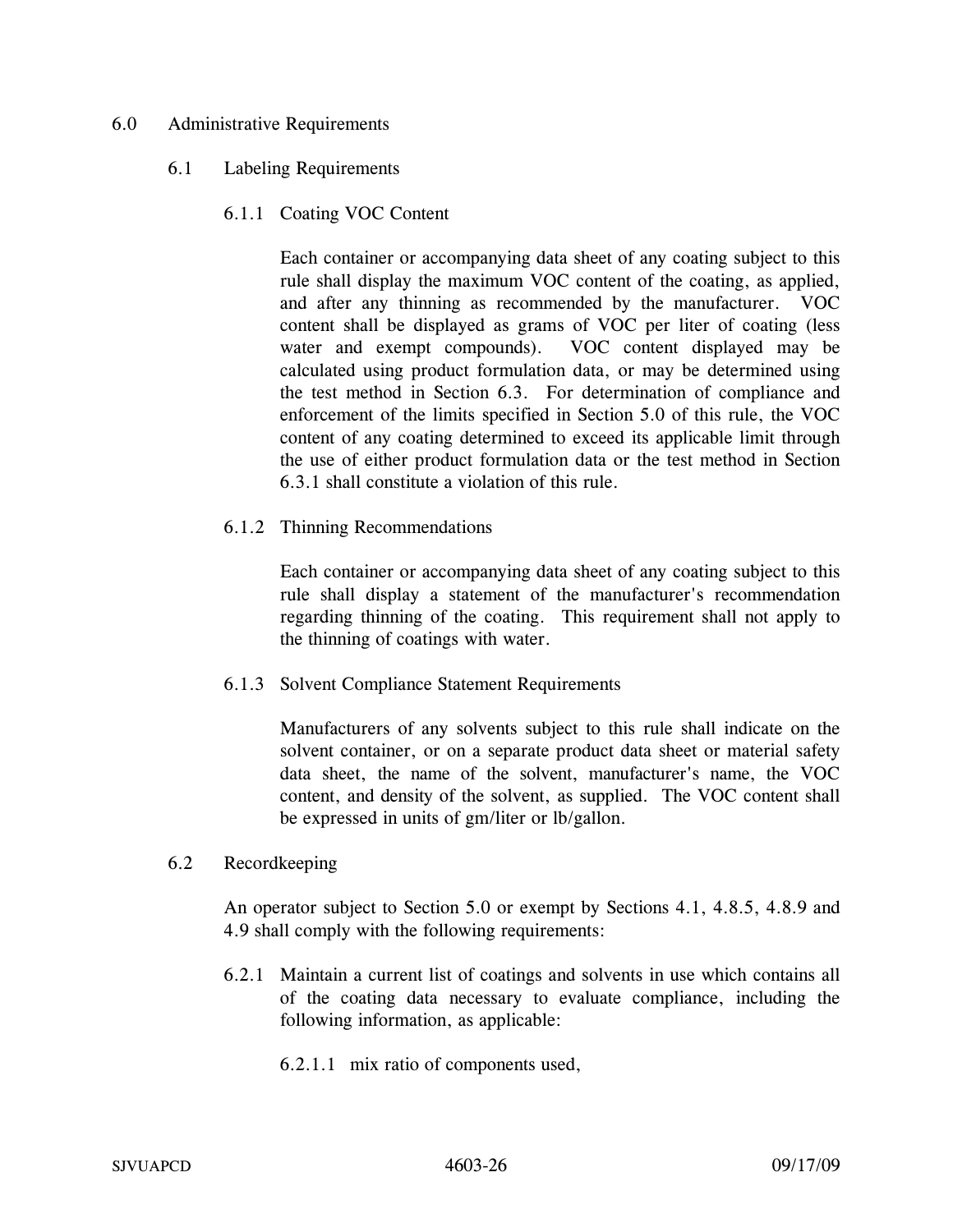- 6.2.1.2 VOC content and specific chemical constituents of coatings as applied, and
- 6.2.1.3 VOC content and specific chemical constituents of solvents used for surface preparation and cleanup.
- 6.2.2 Maintain daily records which include the following information:
	- 6.2.2.1 volume coating/solvent mix ratio,
	- 6.2.2.2 VOC content (lb/gal or grams/liter) and, for dip coating operations, viscosity (cSt) of coating,
	- 6.2.2.3 volume of each coating used (gallons), and
	- 6.2.2.4 quantity of cleanup solvent used (gallons).
- 6.2.3 VOC Emission Control System Records

An operator using a VOC emission control system pursuant to Section 5.8 as a means of complying with this rule shall maintain records of key system operating parameters which will demonstrate continuous operation and compliance of the emission control system during periods of emission producing activities. Key system operating parameters are those necessary to ensure compliance with VOC limits. The parameters include, but are not limited to, temperatures, pressures, and flowrates.

- 6.2.4 Consistent records may be kept in grams/liter and liters instead of pounds/gallon and gallons. An operator of a stationary source subject to this rule shall maintain such records on a daily basis. An operator that is subject to the exemption of Section 4.1 shall maintain usage records of non-compliant coatings on the days that such non-compliant coatings are used.
- 6.2.5 The operator shall retain the records specified in Sections 6.2.1 through 6.2.4, as applicable, on site for a period of five years, make the records available on site during normal business hours to the APCO, ARB, or EPA and submit the records to the APCO, ARB, or EPA upon request.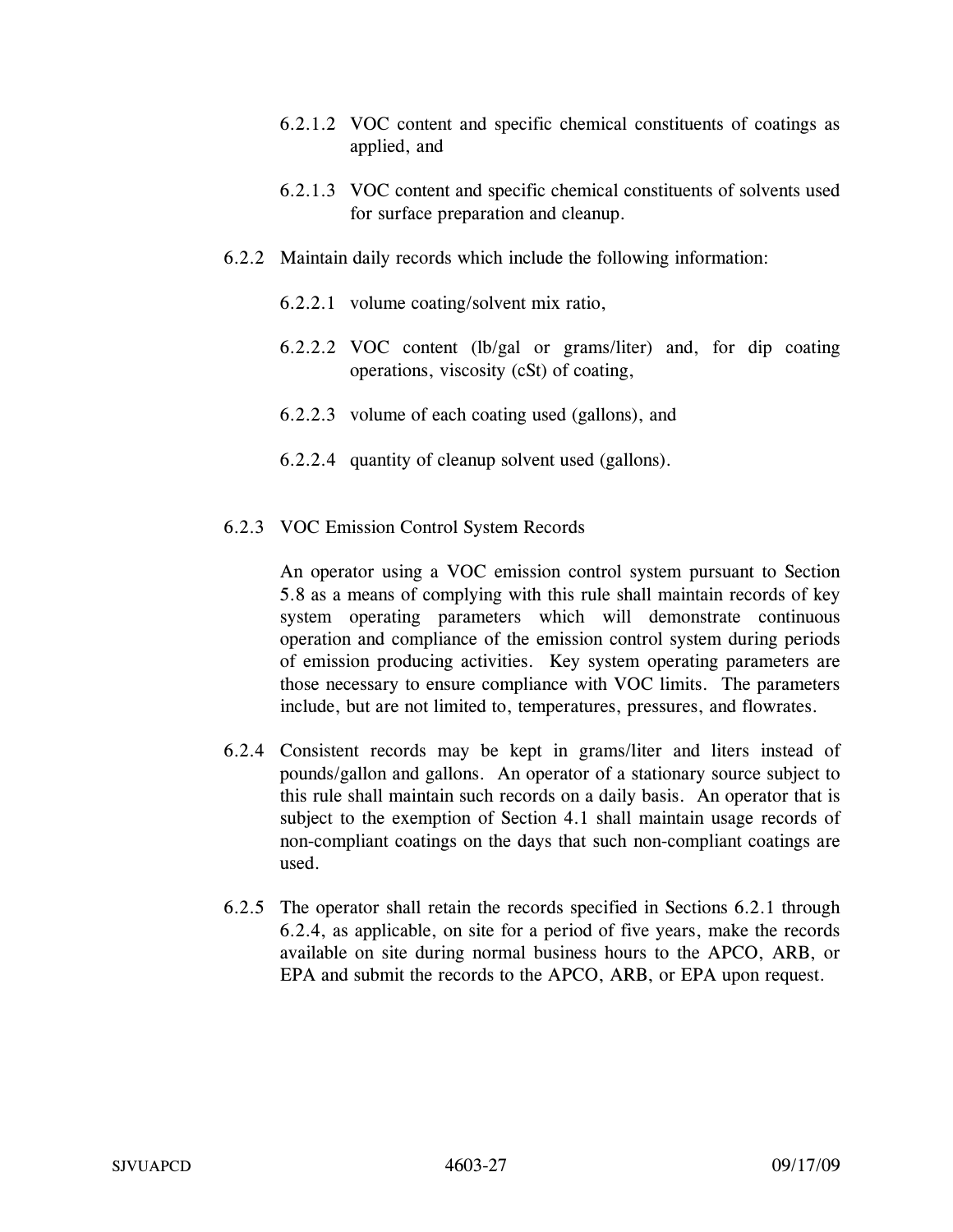### 6.3 Test Methods

The following test methods shall be used to determine compliance with the provisions of this rule. Alternate test methods may be used provided they are approved by the APCO, ARB, and EPA.

- 6.3.1 VOC content of coatings and solvents shall be analyzed by EPA Method 24 and analysis of halogenated exempt compounds shall be analyzed by ARB Method 422.
- 6.3.2 Emissions of VOC shall be measured by EPA Method 25, 25A, or 25B, as applicable, and analysis of halogenated exempt compounds shall be analyzed by ARB Method 422.
- 6.3.3 The viscosity of coatings used for dip coating of steel joists as specified in Section 5.1.3 of this rule, shall be determined by using ASTM D5478- 98 or ASTM D5125-97.
- 6.3.4 The quantification of coating as a metallic/iridescent topcoat shall be determined by SCAQMD Method 318 (Determination of Weight Percent of Elemental Metal in Coatings by X-ray Diffraction Method), July 1996.
- 6.3.5 Acid Content: Measurement of acid content of pre-treatment wash primers shall be conducted and reported in accordance with ASTM D1613-96, Standard Test Method for Acidity in Volatile Solvents and Chemical Intermediates Used in Paint, Varnish, Lacquer, and Related Products.
- 6.3.6 Determination of emissions of VOC from spray gun cleaning systems shall be made using SCAQMD "General Method for Determining Solvent Losses from Spray Gun Cleaning Systems," dated October 3, 1989.
- 6.3.7 Determination of Overall Capture and Control Efficiency of VOC Emission Control Systems shall be made using the following methods:
	- 6.3.7.1 The capture efficiency of a VOC emission control system's collection device shall be determined according to EPA's "Guidelines for Determining Capture Efficiency," January 9, 1995 and 40 CFR 51, Appendix M, Methods 204-204F, as applicable.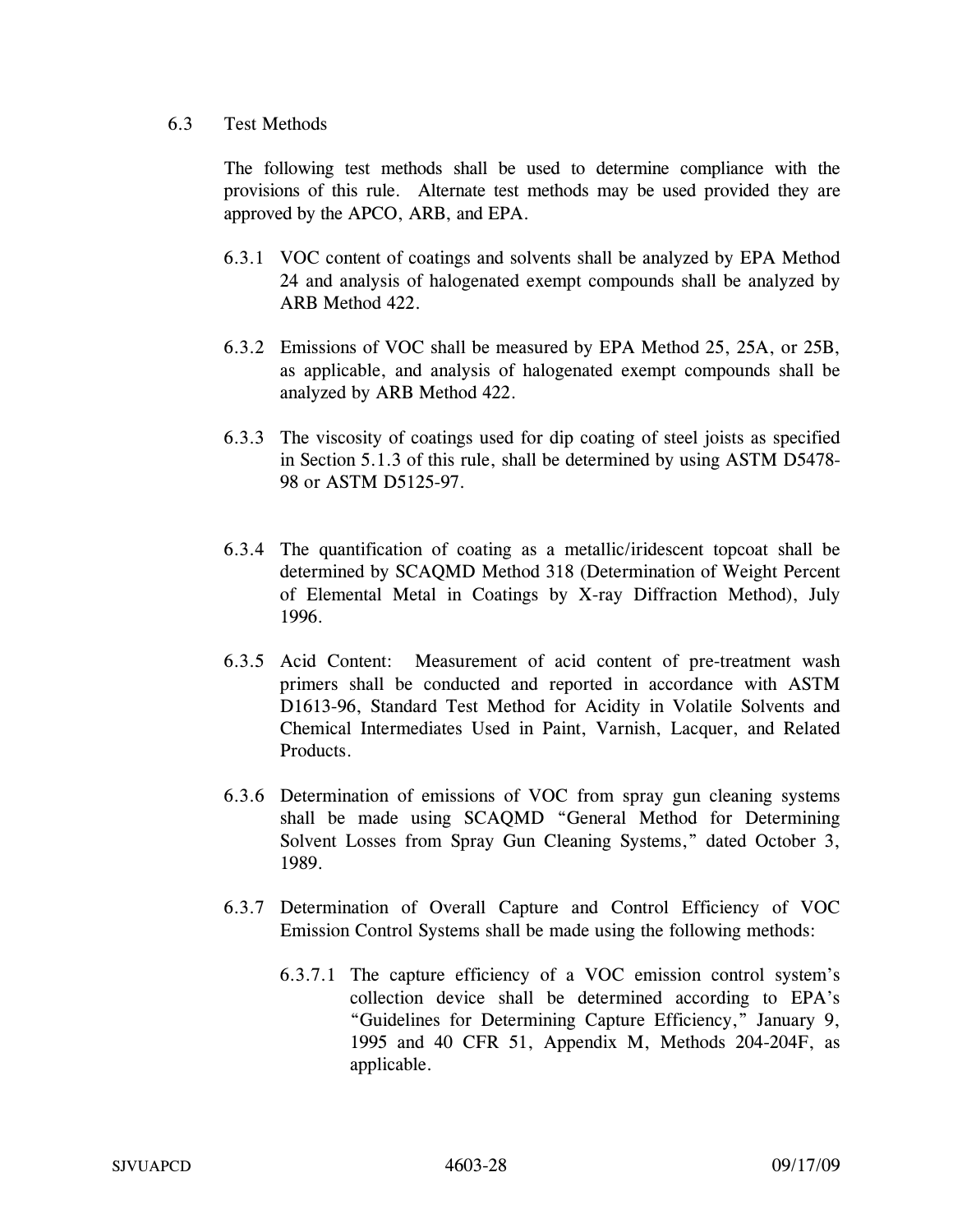6.3.7.1.1 Capture Efficiency, in percent, is the ratio of the weight of VOC in the effluent stream entering the control device to the weight of VOC emitted from coating operations that are subject to this rule, both measured simultaneously, shall be calculated by the following equation:

Capture Efficiency (%) = (Wc  $\div$  We) x 100

Where:

 $Wc$  = weight of VOC entering the control device

We = weight of VOC emitted

- 6.3.7.2 The control efficiency of a VOC emission control system's VOC control device shall be determined using EPA Methods 2, 2A, or 2D for measuring flow rates and EPA Methods 25, 25A, or 25B for measuring total gaseous organic concentrations at the inlet and outlet of the control device. EPA Method 18 or ARB Method 422 shall be used to determine the emissions of exempt compounds.
	- 6.3.7.2.1 Control Efficiency, in percent, is the ratio of the weight of VOC removed by the control device from the effluent stream entering the control device to the weight of VOC in the effluent stream entering the control device, both measured simultaneously, shall be calculated by the following equation:

Control Device Efficiency (%) =  $[(We-Wa) \div We] \times 100$ 

Where:

- $Wc$  = weight of VOC entering the control device
- $Wa$  = weight of VOC discharged from the control device